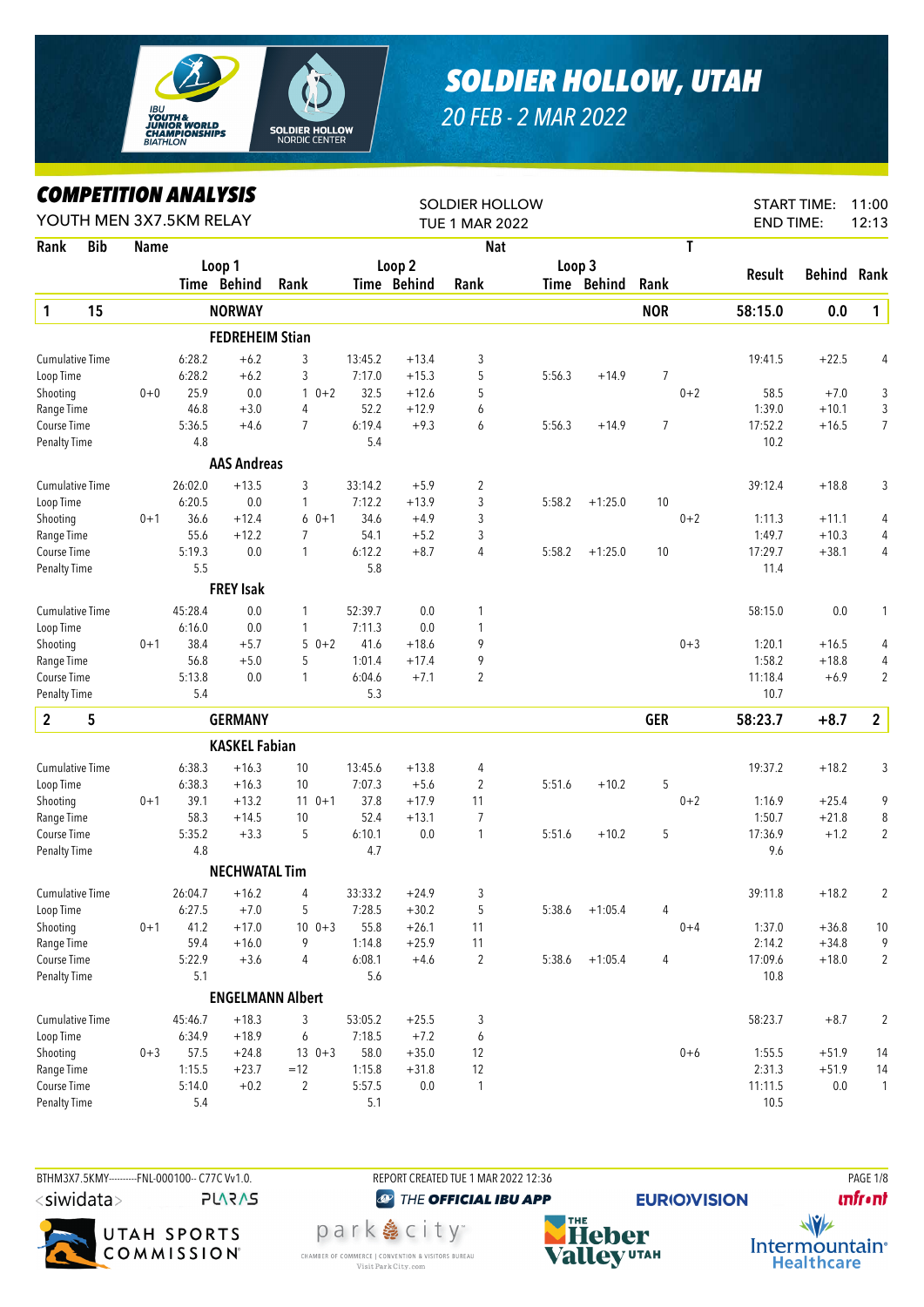| Loop 2<br>Loop 3<br>Loop 1<br><b>Behind Rank</b><br>Result<br>Time Behind<br>Time Behind<br>Time Behind<br>Rank<br>Rank<br>Rank<br>3<br>$\mathbf{2}$<br>$\mathbf{3}$<br><b>ITALY</b><br><b>ITA</b><br>58:56.8<br>$+41.8$<br><b>BARALE Marco</b><br>0.0<br>13:37.6<br>$\overline{2}$<br>19:19.0<br>0.0<br><b>Cumulative Time</b><br>6:22.0<br>1<br>$+5.8$<br>1<br>6:22.0<br>0.0<br>7:15.6<br>$+13.9$<br>4<br>0.0<br>Loop Time<br>1<br>5:41.4<br>1<br>26.4<br>$30+1$<br>27.6<br>$\overline{2}$<br>$0 + 1$<br>$\overline{2}$<br>$0 + 0$<br>$+0.5$<br>$+7.7$<br>54.1<br>$+2.6$<br>43.8<br>0.0<br>45.4<br>$\overline{2}$<br>1:29.2<br>$+0.3$<br>$\overline{c}$<br>1<br>$+6.1$<br>Range Time<br>$\overline{7}$<br>3<br>5:32.7<br>$+0.8$<br>$\overline{2}$<br>6:24.5<br>0.0<br>17:38.6<br>Course Time<br>$+14.4$<br>5:41.4<br>1<br>$+2.9$<br>5.5<br>5.6<br><b>Penalty Time</b><br>11.1<br><b>PIRCHER Christoph</b><br>25:48.5<br>0.0<br>33:08.3<br>0.0<br>38:53.6<br>0.0<br><b>Cumulative Time</b><br>1<br>1<br>1<br>6:29.5<br>$+9.0$<br>6<br>7:19.8<br>$+21.5$<br>5:45.3<br>5<br>Loop Time<br>4<br>$+1:12.1$<br>33.4<br>$+9.2$<br>$40+2$<br>41.8<br>$0 + 3$<br>Shooting<br>$0 + 1$<br>$+12.1$<br>1:15.2<br>$+15.0$<br>5<br>6<br>5<br>53.8<br>58.9<br>5<br>1:52.7<br>Range Time<br>$+10.4$<br>5<br>$+10.0$<br>$+13.3$<br>5:30.2<br>$\overline{7}$<br>6:15.2<br>6<br>5<br>17:30.7<br>6<br>Course Time<br>$+10.9$<br>$+11.7$<br>5:45.3<br>$+1:12.1$<br>$+39.1$<br>5.4<br>5.7<br><b>Penalty Time</b><br>11.1<br><b>BETEMPS Nicolo'</b><br><b>Cumulative Time</b><br>45:39.4<br>$+11.0$<br>52:56.9<br>$\overline{c}$<br>$+41.8$<br>3<br>2<br>$+17.2$<br>58:56.8<br>5<br>6:45.8<br>$+29.8$<br>10<br>7:17.5<br>$+6.2$<br>Loop Time<br>38.2<br>55.2<br>$+22.5$<br>$11 \t 0+1$<br>$+15.2$<br>6<br>$0 + 2$<br>Shooting<br>$0 + 1$<br>1:33.5<br>$+29.9$<br>10<br>1:11.2<br>56.4<br>5<br>2:07.6<br>$+28.2$<br>Range Time<br>$+19.4$<br>10<br>$+12.4$<br>8<br>5:28.8<br>9<br>6:15.5<br>Course Time<br>$+15.0$<br>$+18.0$<br>6<br>11:44.3<br>$+32.8$<br>6<br>5.8<br>5.5<br><b>Penalty Time</b><br>11.3<br>4<br>4<br>6<br><b>ESTONIA</b><br><b>EST</b><br>59:31.9<br>$+1:16.9$<br><b>KEHVA Mark-Markos</b><br>8<br>$+35.9$<br><b>Cumulative Time</b><br>6:36.1<br>$+14.1$<br>13:57.7<br>$+25.9$<br>5<br>19:54.9<br>6<br>8<br>Loop Time<br>6:36.1<br>8<br>7:21.6<br>6<br>5:57.2<br>$+15.8$<br>$+14.1$<br>$+19.9$<br>33.0<br>29.8<br>$+9.9$<br>3<br>$0 + 1$<br>1:02.9<br>$0 + 0$<br>$+7.1$<br>8<br>$0 + 1$<br>$+11.4$<br>6<br>53.6<br>$+9.8$<br>51.4<br>1:45.0<br>8<br>$+12.1$<br>4<br>$+16.1$<br>6<br>Range Time<br>5:37.1<br>$+5.2$<br>8<br>6:24.6<br>8<br>$+15.8$<br>8<br>17:58.9<br>8<br>Course Time<br>$+14.5$<br>5:57.2<br>$+23.2$<br>5.4<br>11.0<br>5.6<br><b>Penalty Time</b><br><b>UDAM Mehis</b><br><b>Cumulative Time</b><br>27:23.5<br>$+1:35.0$<br>7<br>34:35.4<br>$+1:27.1$<br>40:07.3<br>$+1:13.7$<br>5<br>6<br>7:28.6<br>$+1:08.1$<br>7:11.9<br>3<br>Loop Time<br>14<br>$+13.6$<br>2<br>5:31.9<br>$+58.7$<br>Shooting<br>1:13.9<br>$+49.7$<br>35.2<br>$+5.5$<br>4<br>$1 + 3$<br>1:49.2<br>$+49.0$<br>12<br>$1 + 3$<br>$16 \t 0+0$<br>$+5.6$<br>2:28.0<br>Range Time<br>1:33.5<br>$+50.1$<br>16<br>54.5<br>$+48.6$<br>12<br>4<br>5:28.5<br>$+9.2$<br>6:13.0<br>$+9.5$<br>5<br>3<br>17:13.4<br>$\mathfrak{Z}$<br>Course Time<br>6<br>5:31.9<br>$+58.7$<br>$+21.8$<br>30.9<br>26.6<br>4.3<br><b>Penalty Time</b><br><b>KULBIN Jakob</b><br>Cumulative Time<br>$+1:15.7$<br>54:00.4<br>$+1:20.7$<br>59:31.9<br>$+1:16.9$<br>46:44.1<br>6<br>4<br>4<br>7:16.3<br>$+5.0$<br>$\overline{\mathcal{L}}$<br>Loop Time<br>6:36.8<br>$+20.8$<br>7<br>Shooting<br>$0 + 2$<br>46.7<br>$+14.0$<br>$80+2$<br>40.7<br>$+17.7$<br>8<br>$0 + 4$<br>1:27.4<br>$+23.8$<br>6<br>1:04.7<br>Range Time<br>$+12.9$<br>8<br>59.6<br>$+15.6$<br>2:04.3<br>$+24.9$<br>6<br>6<br>5:27.0<br>Course Time<br>$+13.2$<br>7<br>6:11.3<br>11:38.3<br>$+26.8$<br>4<br>$+13.8$<br>4 | Rank     | <b>Bib</b> | <b>Name</b> |  |  | <b>Nat</b> |  | T |  |  |
|-----------------------------------------------------------------------------------------------------------------------------------------------------------------------------------------------------------------------------------------------------------------------------------------------------------------------------------------------------------------------------------------------------------------------------------------------------------------------------------------------------------------------------------------------------------------------------------------------------------------------------------------------------------------------------------------------------------------------------------------------------------------------------------------------------------------------------------------------------------------------------------------------------------------------------------------------------------------------------------------------------------------------------------------------------------------------------------------------------------------------------------------------------------------------------------------------------------------------------------------------------------------------------------------------------------------------------------------------------------------------------------------------------------------------------------------------------------------------------------------------------------------------------------------------------------------------------------------------------------------------------------------------------------------------------------------------------------------------------------------------------------------------------------------------------------------------------------------------------------------------------------------------------------------------------------------------------------------------------------------------------------------------------------------------------------------------------------------------------------------------------------------------------------------------------------------------------------------------------------------------------------------------------------------------------------------------------------------------------------------------------------------------------------------------------------------------------------------------------------------------------------------------------------------------------------------------------------------------------------------------------------------------------------------------------------------------------------------------------------------------------------------------------------------------------------------------------------------------------------------------------------------------------------------------------------------------------------------------------------------------------------------------------------------------------------------------------------------------------------------------------------------------------------------------------------------------------------------------------------------------------------------------------------------------------------------------------------------------------------------------------------------------------------------------------------------------------------------------------------------------------------------------------------------------------------------------------------------------------------------------------------------------------------------------------------------------------------------------------------------------------------------------------------------------------------------------------------------------------------------------------------------------------------------------------------------|----------|------------|-------------|--|--|------------|--|---|--|--|
|                                                                                                                                                                                                                                                                                                                                                                                                                                                                                                                                                                                                                                                                                                                                                                                                                                                                                                                                                                                                                                                                                                                                                                                                                                                                                                                                                                                                                                                                                                                                                                                                                                                                                                                                                                                                                                                                                                                                                                                                                                                                                                                                                                                                                                                                                                                                                                                                                                                                                                                                                                                                                                                                                                                                                                                                                                                                                                                                                                                                                                                                                                                                                                                                                                                                                                                                                                                                                                                                                                                                                                                                                                                                                                                                                                                                                                                                                                                                         |          |            |             |  |  |            |  |   |  |  |
|                                                                                                                                                                                                                                                                                                                                                                                                                                                                                                                                                                                                                                                                                                                                                                                                                                                                                                                                                                                                                                                                                                                                                                                                                                                                                                                                                                                                                                                                                                                                                                                                                                                                                                                                                                                                                                                                                                                                                                                                                                                                                                                                                                                                                                                                                                                                                                                                                                                                                                                                                                                                                                                                                                                                                                                                                                                                                                                                                                                                                                                                                                                                                                                                                                                                                                                                                                                                                                                                                                                                                                                                                                                                                                                                                                                                                                                                                                                                         |          |            |             |  |  |            |  |   |  |  |
|                                                                                                                                                                                                                                                                                                                                                                                                                                                                                                                                                                                                                                                                                                                                                                                                                                                                                                                                                                                                                                                                                                                                                                                                                                                                                                                                                                                                                                                                                                                                                                                                                                                                                                                                                                                                                                                                                                                                                                                                                                                                                                                                                                                                                                                                                                                                                                                                                                                                                                                                                                                                                                                                                                                                                                                                                                                                                                                                                                                                                                                                                                                                                                                                                                                                                                                                                                                                                                                                                                                                                                                                                                                                                                                                                                                                                                                                                                                                         |          |            |             |  |  |            |  |   |  |  |
|                                                                                                                                                                                                                                                                                                                                                                                                                                                                                                                                                                                                                                                                                                                                                                                                                                                                                                                                                                                                                                                                                                                                                                                                                                                                                                                                                                                                                                                                                                                                                                                                                                                                                                                                                                                                                                                                                                                                                                                                                                                                                                                                                                                                                                                                                                                                                                                                                                                                                                                                                                                                                                                                                                                                                                                                                                                                                                                                                                                                                                                                                                                                                                                                                                                                                                                                                                                                                                                                                                                                                                                                                                                                                                                                                                                                                                                                                                                                         |          |            |             |  |  |            |  |   |  |  |
|                                                                                                                                                                                                                                                                                                                                                                                                                                                                                                                                                                                                                                                                                                                                                                                                                                                                                                                                                                                                                                                                                                                                                                                                                                                                                                                                                                                                                                                                                                                                                                                                                                                                                                                                                                                                                                                                                                                                                                                                                                                                                                                                                                                                                                                                                                                                                                                                                                                                                                                                                                                                                                                                                                                                                                                                                                                                                                                                                                                                                                                                                                                                                                                                                                                                                                                                                                                                                                                                                                                                                                                                                                                                                                                                                                                                                                                                                                                                         |          |            |             |  |  |            |  |   |  |  |
|                                                                                                                                                                                                                                                                                                                                                                                                                                                                                                                                                                                                                                                                                                                                                                                                                                                                                                                                                                                                                                                                                                                                                                                                                                                                                                                                                                                                                                                                                                                                                                                                                                                                                                                                                                                                                                                                                                                                                                                                                                                                                                                                                                                                                                                                                                                                                                                                                                                                                                                                                                                                                                                                                                                                                                                                                                                                                                                                                                                                                                                                                                                                                                                                                                                                                                                                                                                                                                                                                                                                                                                                                                                                                                                                                                                                                                                                                                                                         |          |            |             |  |  |            |  |   |  |  |
|                                                                                                                                                                                                                                                                                                                                                                                                                                                                                                                                                                                                                                                                                                                                                                                                                                                                                                                                                                                                                                                                                                                                                                                                                                                                                                                                                                                                                                                                                                                                                                                                                                                                                                                                                                                                                                                                                                                                                                                                                                                                                                                                                                                                                                                                                                                                                                                                                                                                                                                                                                                                                                                                                                                                                                                                                                                                                                                                                                                                                                                                                                                                                                                                                                                                                                                                                                                                                                                                                                                                                                                                                                                                                                                                                                                                                                                                                                                                         | Shooting |            |             |  |  |            |  |   |  |  |
|                                                                                                                                                                                                                                                                                                                                                                                                                                                                                                                                                                                                                                                                                                                                                                                                                                                                                                                                                                                                                                                                                                                                                                                                                                                                                                                                                                                                                                                                                                                                                                                                                                                                                                                                                                                                                                                                                                                                                                                                                                                                                                                                                                                                                                                                                                                                                                                                                                                                                                                                                                                                                                                                                                                                                                                                                                                                                                                                                                                                                                                                                                                                                                                                                                                                                                                                                                                                                                                                                                                                                                                                                                                                                                                                                                                                                                                                                                                                         |          |            |             |  |  |            |  |   |  |  |
|                                                                                                                                                                                                                                                                                                                                                                                                                                                                                                                                                                                                                                                                                                                                                                                                                                                                                                                                                                                                                                                                                                                                                                                                                                                                                                                                                                                                                                                                                                                                                                                                                                                                                                                                                                                                                                                                                                                                                                                                                                                                                                                                                                                                                                                                                                                                                                                                                                                                                                                                                                                                                                                                                                                                                                                                                                                                                                                                                                                                                                                                                                                                                                                                                                                                                                                                                                                                                                                                                                                                                                                                                                                                                                                                                                                                                                                                                                                                         |          |            |             |  |  |            |  |   |  |  |
|                                                                                                                                                                                                                                                                                                                                                                                                                                                                                                                                                                                                                                                                                                                                                                                                                                                                                                                                                                                                                                                                                                                                                                                                                                                                                                                                                                                                                                                                                                                                                                                                                                                                                                                                                                                                                                                                                                                                                                                                                                                                                                                                                                                                                                                                                                                                                                                                                                                                                                                                                                                                                                                                                                                                                                                                                                                                                                                                                                                                                                                                                                                                                                                                                                                                                                                                                                                                                                                                                                                                                                                                                                                                                                                                                                                                                                                                                                                                         |          |            |             |  |  |            |  |   |  |  |
|                                                                                                                                                                                                                                                                                                                                                                                                                                                                                                                                                                                                                                                                                                                                                                                                                                                                                                                                                                                                                                                                                                                                                                                                                                                                                                                                                                                                                                                                                                                                                                                                                                                                                                                                                                                                                                                                                                                                                                                                                                                                                                                                                                                                                                                                                                                                                                                                                                                                                                                                                                                                                                                                                                                                                                                                                                                                                                                                                                                                                                                                                                                                                                                                                                                                                                                                                                                                                                                                                                                                                                                                                                                                                                                                                                                                                                                                                                                                         |          |            |             |  |  |            |  |   |  |  |
|                                                                                                                                                                                                                                                                                                                                                                                                                                                                                                                                                                                                                                                                                                                                                                                                                                                                                                                                                                                                                                                                                                                                                                                                                                                                                                                                                                                                                                                                                                                                                                                                                                                                                                                                                                                                                                                                                                                                                                                                                                                                                                                                                                                                                                                                                                                                                                                                                                                                                                                                                                                                                                                                                                                                                                                                                                                                                                                                                                                                                                                                                                                                                                                                                                                                                                                                                                                                                                                                                                                                                                                                                                                                                                                                                                                                                                                                                                                                         |          |            |             |  |  |            |  |   |  |  |
|                                                                                                                                                                                                                                                                                                                                                                                                                                                                                                                                                                                                                                                                                                                                                                                                                                                                                                                                                                                                                                                                                                                                                                                                                                                                                                                                                                                                                                                                                                                                                                                                                                                                                                                                                                                                                                                                                                                                                                                                                                                                                                                                                                                                                                                                                                                                                                                                                                                                                                                                                                                                                                                                                                                                                                                                                                                                                                                                                                                                                                                                                                                                                                                                                                                                                                                                                                                                                                                                                                                                                                                                                                                                                                                                                                                                                                                                                                                                         |          |            |             |  |  |            |  |   |  |  |
|                                                                                                                                                                                                                                                                                                                                                                                                                                                                                                                                                                                                                                                                                                                                                                                                                                                                                                                                                                                                                                                                                                                                                                                                                                                                                                                                                                                                                                                                                                                                                                                                                                                                                                                                                                                                                                                                                                                                                                                                                                                                                                                                                                                                                                                                                                                                                                                                                                                                                                                                                                                                                                                                                                                                                                                                                                                                                                                                                                                                                                                                                                                                                                                                                                                                                                                                                                                                                                                                                                                                                                                                                                                                                                                                                                                                                                                                                                                                         |          |            |             |  |  |            |  |   |  |  |
|                                                                                                                                                                                                                                                                                                                                                                                                                                                                                                                                                                                                                                                                                                                                                                                                                                                                                                                                                                                                                                                                                                                                                                                                                                                                                                                                                                                                                                                                                                                                                                                                                                                                                                                                                                                                                                                                                                                                                                                                                                                                                                                                                                                                                                                                                                                                                                                                                                                                                                                                                                                                                                                                                                                                                                                                                                                                                                                                                                                                                                                                                                                                                                                                                                                                                                                                                                                                                                                                                                                                                                                                                                                                                                                                                                                                                                                                                                                                         |          |            |             |  |  |            |  |   |  |  |
|                                                                                                                                                                                                                                                                                                                                                                                                                                                                                                                                                                                                                                                                                                                                                                                                                                                                                                                                                                                                                                                                                                                                                                                                                                                                                                                                                                                                                                                                                                                                                                                                                                                                                                                                                                                                                                                                                                                                                                                                                                                                                                                                                                                                                                                                                                                                                                                                                                                                                                                                                                                                                                                                                                                                                                                                                                                                                                                                                                                                                                                                                                                                                                                                                                                                                                                                                                                                                                                                                                                                                                                                                                                                                                                                                                                                                                                                                                                                         |          |            |             |  |  |            |  |   |  |  |
|                                                                                                                                                                                                                                                                                                                                                                                                                                                                                                                                                                                                                                                                                                                                                                                                                                                                                                                                                                                                                                                                                                                                                                                                                                                                                                                                                                                                                                                                                                                                                                                                                                                                                                                                                                                                                                                                                                                                                                                                                                                                                                                                                                                                                                                                                                                                                                                                                                                                                                                                                                                                                                                                                                                                                                                                                                                                                                                                                                                                                                                                                                                                                                                                                                                                                                                                                                                                                                                                                                                                                                                                                                                                                                                                                                                                                                                                                                                                         |          |            |             |  |  |            |  |   |  |  |
|                                                                                                                                                                                                                                                                                                                                                                                                                                                                                                                                                                                                                                                                                                                                                                                                                                                                                                                                                                                                                                                                                                                                                                                                                                                                                                                                                                                                                                                                                                                                                                                                                                                                                                                                                                                                                                                                                                                                                                                                                                                                                                                                                                                                                                                                                                                                                                                                                                                                                                                                                                                                                                                                                                                                                                                                                                                                                                                                                                                                                                                                                                                                                                                                                                                                                                                                                                                                                                                                                                                                                                                                                                                                                                                                                                                                                                                                                                                                         |          |            |             |  |  |            |  |   |  |  |
|                                                                                                                                                                                                                                                                                                                                                                                                                                                                                                                                                                                                                                                                                                                                                                                                                                                                                                                                                                                                                                                                                                                                                                                                                                                                                                                                                                                                                                                                                                                                                                                                                                                                                                                                                                                                                                                                                                                                                                                                                                                                                                                                                                                                                                                                                                                                                                                                                                                                                                                                                                                                                                                                                                                                                                                                                                                                                                                                                                                                                                                                                                                                                                                                                                                                                                                                                                                                                                                                                                                                                                                                                                                                                                                                                                                                                                                                                                                                         |          |            |             |  |  |            |  |   |  |  |
|                                                                                                                                                                                                                                                                                                                                                                                                                                                                                                                                                                                                                                                                                                                                                                                                                                                                                                                                                                                                                                                                                                                                                                                                                                                                                                                                                                                                                                                                                                                                                                                                                                                                                                                                                                                                                                                                                                                                                                                                                                                                                                                                                                                                                                                                                                                                                                                                                                                                                                                                                                                                                                                                                                                                                                                                                                                                                                                                                                                                                                                                                                                                                                                                                                                                                                                                                                                                                                                                                                                                                                                                                                                                                                                                                                                                                                                                                                                                         |          |            |             |  |  |            |  |   |  |  |
|                                                                                                                                                                                                                                                                                                                                                                                                                                                                                                                                                                                                                                                                                                                                                                                                                                                                                                                                                                                                                                                                                                                                                                                                                                                                                                                                                                                                                                                                                                                                                                                                                                                                                                                                                                                                                                                                                                                                                                                                                                                                                                                                                                                                                                                                                                                                                                                                                                                                                                                                                                                                                                                                                                                                                                                                                                                                                                                                                                                                                                                                                                                                                                                                                                                                                                                                                                                                                                                                                                                                                                                                                                                                                                                                                                                                                                                                                                                                         |          |            |             |  |  |            |  |   |  |  |
|                                                                                                                                                                                                                                                                                                                                                                                                                                                                                                                                                                                                                                                                                                                                                                                                                                                                                                                                                                                                                                                                                                                                                                                                                                                                                                                                                                                                                                                                                                                                                                                                                                                                                                                                                                                                                                                                                                                                                                                                                                                                                                                                                                                                                                                                                                                                                                                                                                                                                                                                                                                                                                                                                                                                                                                                                                                                                                                                                                                                                                                                                                                                                                                                                                                                                                                                                                                                                                                                                                                                                                                                                                                                                                                                                                                                                                                                                                                                         |          |            |             |  |  |            |  |   |  |  |
|                                                                                                                                                                                                                                                                                                                                                                                                                                                                                                                                                                                                                                                                                                                                                                                                                                                                                                                                                                                                                                                                                                                                                                                                                                                                                                                                                                                                                                                                                                                                                                                                                                                                                                                                                                                                                                                                                                                                                                                                                                                                                                                                                                                                                                                                                                                                                                                                                                                                                                                                                                                                                                                                                                                                                                                                                                                                                                                                                                                                                                                                                                                                                                                                                                                                                                                                                                                                                                                                                                                                                                                                                                                                                                                                                                                                                                                                                                                                         |          |            |             |  |  |            |  |   |  |  |
|                                                                                                                                                                                                                                                                                                                                                                                                                                                                                                                                                                                                                                                                                                                                                                                                                                                                                                                                                                                                                                                                                                                                                                                                                                                                                                                                                                                                                                                                                                                                                                                                                                                                                                                                                                                                                                                                                                                                                                                                                                                                                                                                                                                                                                                                                                                                                                                                                                                                                                                                                                                                                                                                                                                                                                                                                                                                                                                                                                                                                                                                                                                                                                                                                                                                                                                                                                                                                                                                                                                                                                                                                                                                                                                                                                                                                                                                                                                                         |          |            |             |  |  |            |  |   |  |  |
|                                                                                                                                                                                                                                                                                                                                                                                                                                                                                                                                                                                                                                                                                                                                                                                                                                                                                                                                                                                                                                                                                                                                                                                                                                                                                                                                                                                                                                                                                                                                                                                                                                                                                                                                                                                                                                                                                                                                                                                                                                                                                                                                                                                                                                                                                                                                                                                                                                                                                                                                                                                                                                                                                                                                                                                                                                                                                                                                                                                                                                                                                                                                                                                                                                                                                                                                                                                                                                                                                                                                                                                                                                                                                                                                                                                                                                                                                                                                         |          |            |             |  |  |            |  |   |  |  |
|                                                                                                                                                                                                                                                                                                                                                                                                                                                                                                                                                                                                                                                                                                                                                                                                                                                                                                                                                                                                                                                                                                                                                                                                                                                                                                                                                                                                                                                                                                                                                                                                                                                                                                                                                                                                                                                                                                                                                                                                                                                                                                                                                                                                                                                                                                                                                                                                                                                                                                                                                                                                                                                                                                                                                                                                                                                                                                                                                                                                                                                                                                                                                                                                                                                                                                                                                                                                                                                                                                                                                                                                                                                                                                                                                                                                                                                                                                                                         |          |            |             |  |  |            |  |   |  |  |
|                                                                                                                                                                                                                                                                                                                                                                                                                                                                                                                                                                                                                                                                                                                                                                                                                                                                                                                                                                                                                                                                                                                                                                                                                                                                                                                                                                                                                                                                                                                                                                                                                                                                                                                                                                                                                                                                                                                                                                                                                                                                                                                                                                                                                                                                                                                                                                                                                                                                                                                                                                                                                                                                                                                                                                                                                                                                                                                                                                                                                                                                                                                                                                                                                                                                                                                                                                                                                                                                                                                                                                                                                                                                                                                                                                                                                                                                                                                                         |          |            |             |  |  |            |  |   |  |  |
|                                                                                                                                                                                                                                                                                                                                                                                                                                                                                                                                                                                                                                                                                                                                                                                                                                                                                                                                                                                                                                                                                                                                                                                                                                                                                                                                                                                                                                                                                                                                                                                                                                                                                                                                                                                                                                                                                                                                                                                                                                                                                                                                                                                                                                                                                                                                                                                                                                                                                                                                                                                                                                                                                                                                                                                                                                                                                                                                                                                                                                                                                                                                                                                                                                                                                                                                                                                                                                                                                                                                                                                                                                                                                                                                                                                                                                                                                                                                         |          |            |             |  |  |            |  |   |  |  |
|                                                                                                                                                                                                                                                                                                                                                                                                                                                                                                                                                                                                                                                                                                                                                                                                                                                                                                                                                                                                                                                                                                                                                                                                                                                                                                                                                                                                                                                                                                                                                                                                                                                                                                                                                                                                                                                                                                                                                                                                                                                                                                                                                                                                                                                                                                                                                                                                                                                                                                                                                                                                                                                                                                                                                                                                                                                                                                                                                                                                                                                                                                                                                                                                                                                                                                                                                                                                                                                                                                                                                                                                                                                                                                                                                                                                                                                                                                                                         | Shooting |            |             |  |  |            |  |   |  |  |
|                                                                                                                                                                                                                                                                                                                                                                                                                                                                                                                                                                                                                                                                                                                                                                                                                                                                                                                                                                                                                                                                                                                                                                                                                                                                                                                                                                                                                                                                                                                                                                                                                                                                                                                                                                                                                                                                                                                                                                                                                                                                                                                                                                                                                                                                                                                                                                                                                                                                                                                                                                                                                                                                                                                                                                                                                                                                                                                                                                                                                                                                                                                                                                                                                                                                                                                                                                                                                                                                                                                                                                                                                                                                                                                                                                                                                                                                                                                                         |          |            |             |  |  |            |  |   |  |  |
|                                                                                                                                                                                                                                                                                                                                                                                                                                                                                                                                                                                                                                                                                                                                                                                                                                                                                                                                                                                                                                                                                                                                                                                                                                                                                                                                                                                                                                                                                                                                                                                                                                                                                                                                                                                                                                                                                                                                                                                                                                                                                                                                                                                                                                                                                                                                                                                                                                                                                                                                                                                                                                                                                                                                                                                                                                                                                                                                                                                                                                                                                                                                                                                                                                                                                                                                                                                                                                                                                                                                                                                                                                                                                                                                                                                                                                                                                                                                         |          |            |             |  |  |            |  |   |  |  |
|                                                                                                                                                                                                                                                                                                                                                                                                                                                                                                                                                                                                                                                                                                                                                                                                                                                                                                                                                                                                                                                                                                                                                                                                                                                                                                                                                                                                                                                                                                                                                                                                                                                                                                                                                                                                                                                                                                                                                                                                                                                                                                                                                                                                                                                                                                                                                                                                                                                                                                                                                                                                                                                                                                                                                                                                                                                                                                                                                                                                                                                                                                                                                                                                                                                                                                                                                                                                                                                                                                                                                                                                                                                                                                                                                                                                                                                                                                                                         |          |            |             |  |  |            |  |   |  |  |
|                                                                                                                                                                                                                                                                                                                                                                                                                                                                                                                                                                                                                                                                                                                                                                                                                                                                                                                                                                                                                                                                                                                                                                                                                                                                                                                                                                                                                                                                                                                                                                                                                                                                                                                                                                                                                                                                                                                                                                                                                                                                                                                                                                                                                                                                                                                                                                                                                                                                                                                                                                                                                                                                                                                                                                                                                                                                                                                                                                                                                                                                                                                                                                                                                                                                                                                                                                                                                                                                                                                                                                                                                                                                                                                                                                                                                                                                                                                                         |          |            |             |  |  |            |  |   |  |  |
|                                                                                                                                                                                                                                                                                                                                                                                                                                                                                                                                                                                                                                                                                                                                                                                                                                                                                                                                                                                                                                                                                                                                                                                                                                                                                                                                                                                                                                                                                                                                                                                                                                                                                                                                                                                                                                                                                                                                                                                                                                                                                                                                                                                                                                                                                                                                                                                                                                                                                                                                                                                                                                                                                                                                                                                                                                                                                                                                                                                                                                                                                                                                                                                                                                                                                                                                                                                                                                                                                                                                                                                                                                                                                                                                                                                                                                                                                                                                         |          |            |             |  |  |            |  |   |  |  |
|                                                                                                                                                                                                                                                                                                                                                                                                                                                                                                                                                                                                                                                                                                                                                                                                                                                                                                                                                                                                                                                                                                                                                                                                                                                                                                                                                                                                                                                                                                                                                                                                                                                                                                                                                                                                                                                                                                                                                                                                                                                                                                                                                                                                                                                                                                                                                                                                                                                                                                                                                                                                                                                                                                                                                                                                                                                                                                                                                                                                                                                                                                                                                                                                                                                                                                                                                                                                                                                                                                                                                                                                                                                                                                                                                                                                                                                                                                                                         |          |            |             |  |  |            |  |   |  |  |
|                                                                                                                                                                                                                                                                                                                                                                                                                                                                                                                                                                                                                                                                                                                                                                                                                                                                                                                                                                                                                                                                                                                                                                                                                                                                                                                                                                                                                                                                                                                                                                                                                                                                                                                                                                                                                                                                                                                                                                                                                                                                                                                                                                                                                                                                                                                                                                                                                                                                                                                                                                                                                                                                                                                                                                                                                                                                                                                                                                                                                                                                                                                                                                                                                                                                                                                                                                                                                                                                                                                                                                                                                                                                                                                                                                                                                                                                                                                                         |          |            |             |  |  |            |  |   |  |  |
|                                                                                                                                                                                                                                                                                                                                                                                                                                                                                                                                                                                                                                                                                                                                                                                                                                                                                                                                                                                                                                                                                                                                                                                                                                                                                                                                                                                                                                                                                                                                                                                                                                                                                                                                                                                                                                                                                                                                                                                                                                                                                                                                                                                                                                                                                                                                                                                                                                                                                                                                                                                                                                                                                                                                                                                                                                                                                                                                                                                                                                                                                                                                                                                                                                                                                                                                                                                                                                                                                                                                                                                                                                                                                                                                                                                                                                                                                                                                         |          |            |             |  |  |            |  |   |  |  |
|                                                                                                                                                                                                                                                                                                                                                                                                                                                                                                                                                                                                                                                                                                                                                                                                                                                                                                                                                                                                                                                                                                                                                                                                                                                                                                                                                                                                                                                                                                                                                                                                                                                                                                                                                                                                                                                                                                                                                                                                                                                                                                                                                                                                                                                                                                                                                                                                                                                                                                                                                                                                                                                                                                                                                                                                                                                                                                                                                                                                                                                                                                                                                                                                                                                                                                                                                                                                                                                                                                                                                                                                                                                                                                                                                                                                                                                                                                                                         |          |            |             |  |  |            |  |   |  |  |
|                                                                                                                                                                                                                                                                                                                                                                                                                                                                                                                                                                                                                                                                                                                                                                                                                                                                                                                                                                                                                                                                                                                                                                                                                                                                                                                                                                                                                                                                                                                                                                                                                                                                                                                                                                                                                                                                                                                                                                                                                                                                                                                                                                                                                                                                                                                                                                                                                                                                                                                                                                                                                                                                                                                                                                                                                                                                                                                                                                                                                                                                                                                                                                                                                                                                                                                                                                                                                                                                                                                                                                                                                                                                                                                                                                                                                                                                                                                                         |          |            |             |  |  |            |  |   |  |  |
|                                                                                                                                                                                                                                                                                                                                                                                                                                                                                                                                                                                                                                                                                                                                                                                                                                                                                                                                                                                                                                                                                                                                                                                                                                                                                                                                                                                                                                                                                                                                                                                                                                                                                                                                                                                                                                                                                                                                                                                                                                                                                                                                                                                                                                                                                                                                                                                                                                                                                                                                                                                                                                                                                                                                                                                                                                                                                                                                                                                                                                                                                                                                                                                                                                                                                                                                                                                                                                                                                                                                                                                                                                                                                                                                                                                                                                                                                                                                         |          |            |             |  |  |            |  |   |  |  |
|                                                                                                                                                                                                                                                                                                                                                                                                                                                                                                                                                                                                                                                                                                                                                                                                                                                                                                                                                                                                                                                                                                                                                                                                                                                                                                                                                                                                                                                                                                                                                                                                                                                                                                                                                                                                                                                                                                                                                                                                                                                                                                                                                                                                                                                                                                                                                                                                                                                                                                                                                                                                                                                                                                                                                                                                                                                                                                                                                                                                                                                                                                                                                                                                                                                                                                                                                                                                                                                                                                                                                                                                                                                                                                                                                                                                                                                                                                                                         |          |            |             |  |  |            |  |   |  |  |
|                                                                                                                                                                                                                                                                                                                                                                                                                                                                                                                                                                                                                                                                                                                                                                                                                                                                                                                                                                                                                                                                                                                                                                                                                                                                                                                                                                                                                                                                                                                                                                                                                                                                                                                                                                                                                                                                                                                                                                                                                                                                                                                                                                                                                                                                                                                                                                                                                                                                                                                                                                                                                                                                                                                                                                                                                                                                                                                                                                                                                                                                                                                                                                                                                                                                                                                                                                                                                                                                                                                                                                                                                                                                                                                                                                                                                                                                                                                                         |          |            |             |  |  |            |  |   |  |  |
|                                                                                                                                                                                                                                                                                                                                                                                                                                                                                                                                                                                                                                                                                                                                                                                                                                                                                                                                                                                                                                                                                                                                                                                                                                                                                                                                                                                                                                                                                                                                                                                                                                                                                                                                                                                                                                                                                                                                                                                                                                                                                                                                                                                                                                                                                                                                                                                                                                                                                                                                                                                                                                                                                                                                                                                                                                                                                                                                                                                                                                                                                                                                                                                                                                                                                                                                                                                                                                                                                                                                                                                                                                                                                                                                                                                                                                                                                                                                         |          |            |             |  |  |            |  |   |  |  |
|                                                                                                                                                                                                                                                                                                                                                                                                                                                                                                                                                                                                                                                                                                                                                                                                                                                                                                                                                                                                                                                                                                                                                                                                                                                                                                                                                                                                                                                                                                                                                                                                                                                                                                                                                                                                                                                                                                                                                                                                                                                                                                                                                                                                                                                                                                                                                                                                                                                                                                                                                                                                                                                                                                                                                                                                                                                                                                                                                                                                                                                                                                                                                                                                                                                                                                                                                                                                                                                                                                                                                                                                                                                                                                                                                                                                                                                                                                                                         |          |            |             |  |  |            |  |   |  |  |
| <b>Penalty Time</b><br>5.1<br>5.4<br>10.5                                                                                                                                                                                                                                                                                                                                                                                                                                                                                                                                                                                                                                                                                                                                                                                                                                                                                                                                                                                                                                                                                                                                                                                                                                                                                                                                                                                                                                                                                                                                                                                                                                                                                                                                                                                                                                                                                                                                                                                                                                                                                                                                                                                                                                                                                                                                                                                                                                                                                                                                                                                                                                                                                                                                                                                                                                                                                                                                                                                                                                                                                                                                                                                                                                                                                                                                                                                                                                                                                                                                                                                                                                                                                                                                                                                                                                                                                               |          |            |             |  |  |            |  |   |  |  |



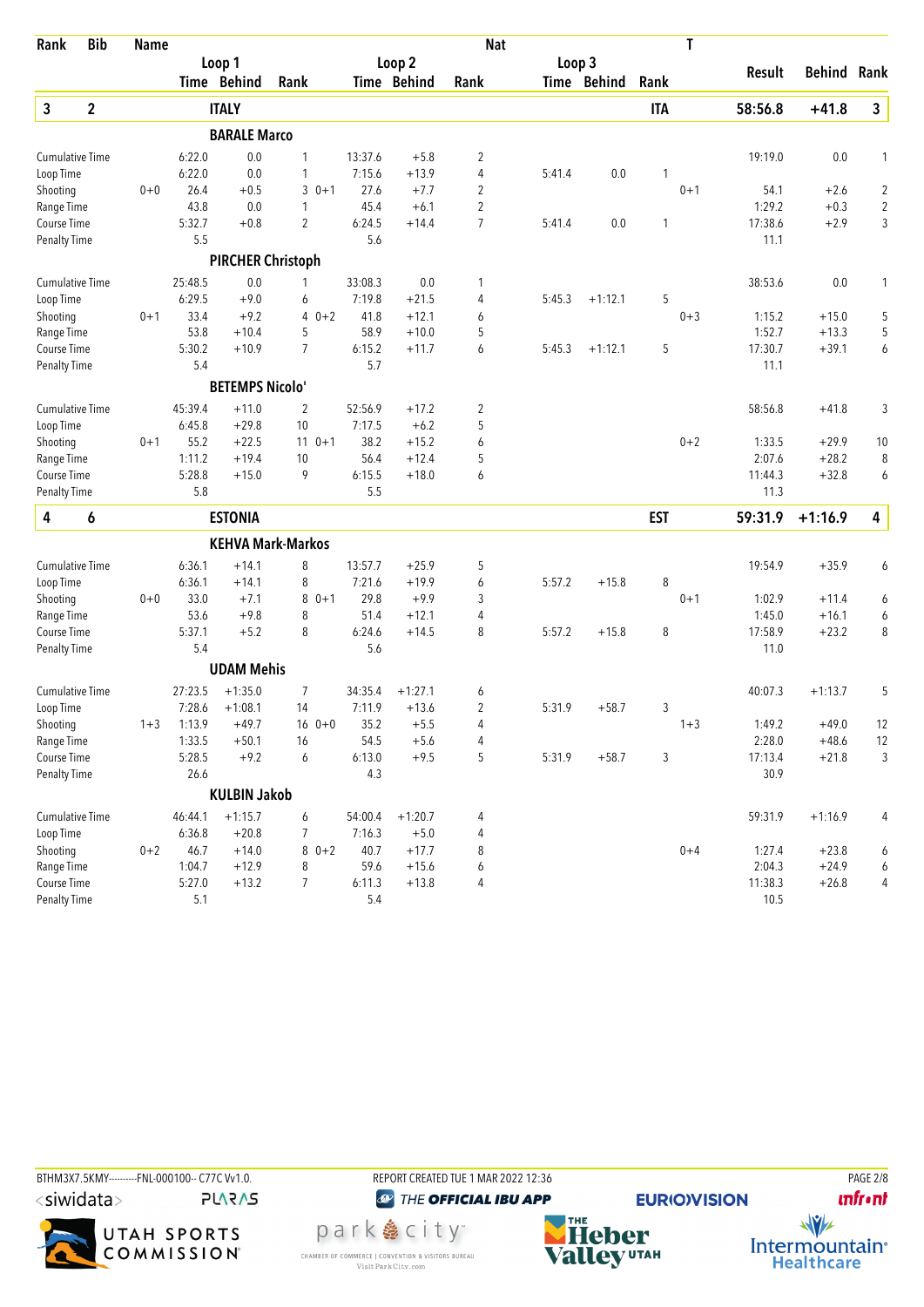| Rank                   | <b>Bib</b> | <b>Name</b> |              |                        |                           |              |                  | <b>Nat</b>     |        |             |                | T       |                  |                    |                |
|------------------------|------------|-------------|--------------|------------------------|---------------------------|--------------|------------------|----------------|--------|-------------|----------------|---------|------------------|--------------------|----------------|
|                        |            |             |              | Loop 1                 |                           |              | Loop 2           |                | Loop 3 |             |                |         |                  | <b>Behind Rank</b> |                |
|                        |            |             |              | Time Behind            | Rank                      |              | Time Behind      | Rank           |        | Time Behind | Rank           |         | Result           |                    |                |
| $\sqrt{5}$             | 8          |             |              | <b>FINLAND</b>         |                           |              |                  |                |        |             | <b>FIN</b>     |         | 59:43.7          | $+1:28.7$          | 5              |
|                        |            |             |              | <b>NAUMANEN Eemi</b>   |                           |              |                  |                |        |             |                |         |                  |                    |                |
| <b>Cumulative Time</b> |            |             | 6:44.6       | $+22.6$                | 12                        | 13:59.6      | $+27.8$          | 6              |        |             |                |         | 19:45.1          | $+26.1$            | 5              |
| Loop Time              |            |             | 6:44.6       | $+22.6$                | 12                        | 7:15.0       | $+13.3$          | 3              | 5:45.5 | $+4.1$      | 3              |         |                  |                    |                |
| Shooting               |            | $0 + 1$     | 42.1         | $+16.2$                | $12 \t 0+1$               | 31.8         | $+11.9$          | $\overline{4}$ |        |             |                | $0 + 2$ | 1:14.0           | $+22.5$            | 8              |
| Range Time             |            |             | 1:01.1       | $+17.3$                | 12                        | 51.1         | $+11.8$          | 3              |        |             |                |         | 1:52.2           | $+23.3$            | 9              |
| Course Time            |            |             | 5:38.6       | $+6.7$                 | 11                        | 6:19.2       | $+9.1$           | 5              | 5:45.5 | $+4.1$      | 3              |         | 17:43.3          | $+7.6$             | 4              |
| <b>Penalty Time</b>    |            |             | 4.9          |                        |                           | 4.7          |                  |                |        |             |                |         | 9.6              |                    |                |
|                        |            |             |              | <b>NIEMINEN Turkka</b> |                           |              |                  |                |        |             |                |         |                  |                    |                |
| <b>Cumulative Time</b> |            |             | 26:15.5      | $+27.0$                | 5                         | 34:20.4      | $+1:12.1$        | 4              |        |             |                |         | 40:19.5          | $+1:25.9$          | 7              |
| Loop Time              |            |             | 6:30.4       | $+9.9$                 | $\overline{7}$            | 8:04.9       | $+1:06.6$        | 11             | 5:59.1 | $+1:25.9$   | 11             |         |                  |                    |                |
| Shooting               |            | $0 + 0$     | 24.2         | 0.0                    | $\mathbf{1}$<br>$1 + 3$   | 40.2         | $+10.5$          | 5              |        |             |                | $1 + 3$ | 1:04.4           | $+4.2$             | 3              |
| Range Time             |            |             | 43.4         | 0.0                    | 1                         | 1:00.2       | $+11.3$          | 6              |        |             |                |         | 1:43.6           | $+4.2$             | 3              |
| Course Time            |            |             | 5:42.1       | $+22.8$                | 13                        | 6:35.0       | $+31.5$          | 12             | 5:59.1 | $+1:25.9$   | 11             |         | 18:16.2          | $+1:24.6$          | 12             |
| <b>Penalty Time</b>    |            |             | 4.9          |                        |                           | 29.7         |                  |                |        |             |                |         | 34.6             |                    |                |
|                        |            |             |              | <b>HEIKKINEN Arttu</b> |                           |              |                  |                |        |             |                |         |                  |                    |                |
| <b>Cumulative Time</b> |            |             | 46:48.2      | $+1:19.8$              | 7                         | 54:04.1      | $+1:24.4$        | 5              |        |             |                |         | 59:43.7          | $+1:28.7$          | 5              |
| Loop Time              |            |             | 6:28.7       | $+12.7$                | 4                         | 7:15.9       | $+4.6$           | $=2$           |        |             |                |         |                  |                    |                |
| Shooting<br>Range Time |            | $0 + 1$     | 39.2<br>59.6 | $+6.5$<br>$+7.8$       | $0 + 1$<br>6<br>6         | 30.6<br>49.7 | $+7.6$<br>$+5.7$ | 3<br>3         |        |             |                | $0 + 2$ | 1:09.8<br>1:49.3 | $+6.2$<br>$+9.9$   | 3<br>3         |
| Course Time            |            |             | 5:24.2       | $+10.4$                | 3                         | 6:21.4       | $+23.9$          | 9              |        |             |                |         | 11:45.6          | $+34.1$            | 8              |
| <b>Penalty Time</b>    |            |             | 4.9          |                        |                           | 4.8          |                  |                |        |             |                |         | 9.7              |                    |                |
| 6                      | 1          |             |              | <b>POLAND</b>          |                           |              |                  |                |        |             | <b>POL</b>     |         | 59:55.1          | $+1:40.1$          | 6              |
|                        |            |             |              | <b>MATUSIK Hubert</b>  |                           |              |                  |                |        |             |                |         |                  |                    |                |
| <b>Cumulative Time</b> |            |             | 6:43.9       | $+21.9$                | 11                        | 14:08.5      | $+36.7$          | 8              |        |             |                |         | 20:18.8          | $+59.8$            | 7              |
| Loop Time              |            |             | 6:43.9       | $+21.9$                | 11                        | 7:24.6       | $+22.9$          | $\overline{7}$ | 6:10.3 | $+28.9$     | 9              |         |                  |                    |                |
| Shooting               |            | $0 + 1$     | 38.4         | $+12.5$                | $100 + 1$                 | 33.6         | $+13.7$          | 6              |        |             |                | $0 + 2$ | 1:12.0           | $+20.5$            | 7              |
| Range Time             |            |             | 58.4         | $+14.6$                | 11                        | 52.1         | $+12.8$          | 5              |        |             |                |         | 1:50.5           | $+21.6$            | $\overline{7}$ |
| Course Time            |            |             | 5:39.3       | $+7.4$                 | 14                        | 6:26.8       | $+16.7$          | 9              | 6:10.3 | $+28.9$     | 9              |         | 18:16.4          | $+40.7$            | 9              |
| Penalty Time           |            |             | 6.1          |                        |                           | 5.6          |                  |                |        |             |                |         | 11.8             |                    |                |
|                        |            |             |              |                        | <b>SUCHODOLSKI Fabian</b> |              |                  |                |        |             |                |         |                  |                    |                |
| <b>Cumulative Time</b> |            |             | 26:45.4      | $+56.9$                | 6                         | 34:21.2      | $+1:12.9$        | 5              |        |             |                |         | 40:08.4          | $+1:14.8$          | 6              |
| Loop Time              |            |             | 6:26.6       | $+6.1$                 | 4                         | 7:35.8       | $+37.5$          | 7              | 5:47.2 | $+1:14.0$   | 7              |         |                  |                    |                |
| Shooting               |            | $0+0$       | 33.8         | $+9.6$                 | $50+1$                    | 43.7         | $+14.0$          | 7              |        |             |                | $0 + 1$ | 1:17.6           | $+17.4$            | 6              |
| Range Time             |            |             | 53.1         | $+9.7$                 | $\sqrt{3}$                | 1:05.1       | $+16.2$          | 7              |        |             |                |         | 1:58.2           | $+18.8$            | 6              |
| Course Time            |            |             | 5:28.1       | $+8.8$                 | 5                         | 6:25.0       | $+21.5$          | 9              | 5:47.2 | $+1:14.0$   | $\overline{7}$ |         | 17:40.3          | $+48.7$            | $\overline{7}$ |
| <b>Penalty Time</b>    |            |             | 5.4          |                        |                           | 5.7          |                  |                |        |             |                |         | 11.1             |                    |                |
|                        |            |             |              | <b>BADACZ Konrad</b>   |                           |              |                  |                |        |             |                |         |                  |                    |                |
| <b>Cumulative Time</b> |            |             | 46:33.8      | $+1:05.4$              | 4                         | 54:06.2      | $+1:26.5$        | 6              |        |             |                |         | 59:55.1          | $+1:40.1$          | 6              |
| Loop Time              |            |             | 6:25.4       | $+9.4$                 | 3                         | 7:32.4       | $+21.1$          | $\overline{7}$ |        |             |                |         |                  |                    |                |
| Shooting               |            | $0 + 1$     | 36.9         | $+4.2$                 | 4<br>$0 + 3$              | 53.8         | $+30.8$          | 11             |        |             |                | $0 + 4$ | 1:30.7           | $+27.1$            | 8              |
| Range Time             |            |             | 54.5         | $+2.7$                 | 4                         | 1:12.0       | $+28.0$          | 11             |        |             |                |         | 2:06.5           | $+27.1$            | $\overline{7}$ |
| Course Time            |            |             | 5:25.5       | $+11.7$                | 6                         | 6:14.9       | $+17.4$          | 5              |        |             |                |         | 11:40.4          | $+28.9$            | 5              |
| <b>Penalty Time</b>    |            |             | 5.3          |                        |                           | 5.4          |                  |                |        |             |                |         | 10.7             |                    |                |



**unfront**  $\frac{1}{\sqrt{2}}$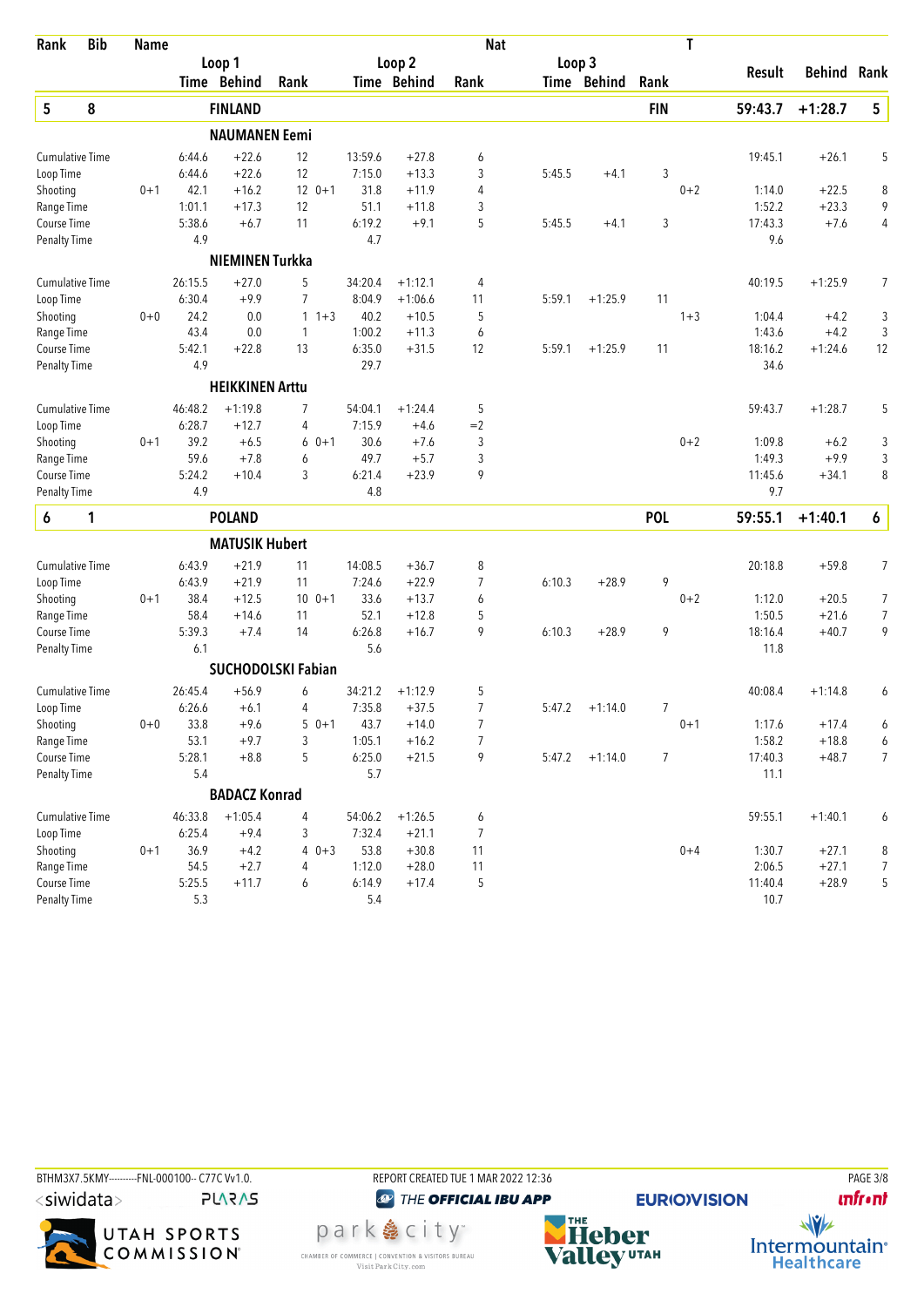| Rank                      | <b>Bib</b> | <b>Name</b> |                  |                         |               |                  |                   | <b>Nat</b>     |        |             |                | T       |                   |                    |                      |
|---------------------------|------------|-------------|------------------|-------------------------|---------------|------------------|-------------------|----------------|--------|-------------|----------------|---------|-------------------|--------------------|----------------------|
|                           |            |             |                  | Loop 1                  |               |                  | Loop <sub>2</sub> |                | Loop 3 |             |                |         | <b>Result</b>     | <b>Behind Rank</b> |                      |
|                           |            |             |                  | Time Behind             | Rank          |                  | Time Behind       | Rank           |        | Time Behind | Rank           |         |                   |                    |                      |
| $\overline{\mathbf{z}}$   | 10         |             |                  | <b>SLOVAKIA</b>         |               |                  |                   |                |        |             | <b>SVK</b>     |         | 1:00:10.5         | $+1:55.5$          | $\overline{7}$       |
|                           |            |             |                  | <b>BELICAJ Benjamin</b> |               |                  |                   |                |        |             |                |         |                   |                    |                      |
| <b>Cumulative Time</b>    |            |             | 6:29.2           | $+7.2$                  | 4             | 14:35.7          | $+1:03.9$         | 12             |        |             |                |         | 21:18.3           | $+1:59.3$          | 13                   |
| Loop Time                 |            |             | 6:29.2           | $+7.2$                  | 4             | 8:06.5           | $+1:04.8$         | 12             | 6:42.6 | $+1:01.2$   | 14             |         |                   |                    |                      |
| Shooting                  |            | $0 + 0$     | 28.2             | $+2.3$                  | $0 + 2$<br>6  | 51.9             | $+32.0$           | 13             |        |             |                | $0 + 2$ | 1:20.2            | $+28.7$            | 11                   |
| Range Time                |            |             | 46.2             | $+2.4$                  | $=2$          | 1:14.5           | $+35.2$           | 13             |        |             |                |         | 2:00.7            | $+31.8$            | 10                   |
| Course Time               |            |             | 5:38.1           | $+6.2$                  | 9             | 6:46.2           | $+36.1$           | 14             | 6:42.6 | $+1:01.2$   | 14             |         | 19:06.9           | $+1:31.2$          | 14                   |
| Penalty Time              |            |             | 4.8              |                         |               | 5.7              |                   |                |        |             |                |         | 10.5              |                    |                      |
|                           |            |             |                  | <b>BORGULA Jakub</b>    |               |                  |                   |                |        |             |                |         |                   |                    |                      |
| <b>Cumulative Time</b>    |            |             | 27:39.3          | $+1:50.8$               | 11            | 34:37.6          | $+1:29.3$         | 7              |        |             |                |         | 40:03.2           | $+1:09.6$          | 4                    |
| Loop Time                 |            |             | 6:21.0           | $+0.5$                  | 2             | 6:58.3           | 0.0               | 1              | 5:25.6 | $+52.4$     | 2              |         |                   |                    |                      |
| Shooting                  |            | $0 + 1$     | 31.6             | $+7.4$                  | 3<br>$0 + 1$  | 30.4             | $+0.7$            | 2              |        |             |                | $0 + 2$ | 1:02.1            | $+1.9$             | $\overline{c}$       |
| Range Time                |            |             | 53.5             | $+10.1$                 | 4             | 49.7             | $+0.8$            | $\overline{2}$ |        |             |                |         | 1:43.2            | $+3.8$             | $\overline{2}$       |
| Course Time               |            |             | 5:22.5           | $+3.2$                  | 3             | 6:03.5           | 0.0               | 1              | 5:25.6 | $+52.4$     | 2              |         | 16:51.6           | 0.0                | $\mathbf{1}$         |
| <b>Penalty Time</b>       |            |             | 4.9              |                         |               | 5.1              |                   |                |        |             |                |         | 10.1              |                    |                      |
|                           |            |             |                  | <b>CIENIK Martin</b>    |               |                  |                   |                |        |             |                |         |                   |                    |                      |
| <b>Cumulative Time</b>    |            |             | 46:36.1          | $+1:07.7$               | 5             | 54:12.2          | $+1:32.5$         | 7              |        |             |                |         | 1:00:10.5         | $+1:55.5$          | 7                    |
| Loop Time                 |            |             | 6:32.9           | $+16.9$                 | 5             | 7:36.1           | $+24.8$           | 9              |        |             |                |         |                   |                    |                      |
| Shooting                  |            | $0 + 0$     | 32.7<br>52.6     | 0.0                     | $=1$ 0+1<br>3 | 30.9<br>53.3     | $+7.9$<br>$+9.3$  | 4              |        |             |                | $0 + 1$ | 1:03.6<br>1:45.9  | 0.0<br>$+6.5$      | 1                    |
| Range Time<br>Course Time |            |             | 5:35.4           | $+0.8$<br>$+21.6$       | 10            | 6:37.8           | $+40.3$           | 4<br>11        |        |             |                |         | 12:13.2           | $+1:01.7$          | $\overline{2}$<br>12 |
| <b>Penalty Time</b>       |            |             | 4.8              |                         |               | 4.9              |                   |                |        |             |                |         | 9.7               |                    |                      |
| 8                         | 7          |             |                  | <b>CZECH REPUBLIC</b>   |               |                  |                   |                |        |             | <b>CZE</b>     |         | 1:00:55.3         | $+2:40.3$          | 8                    |
|                           |            |             |                  |                         |               |                  |                   |                |        |             |                |         |                   |                    |                      |
|                           |            |             |                  | <b>JIRANEK Ondrej</b>   |               |                  |                   |                |        |             |                |         |                   |                    |                      |
| <b>Cumulative Time</b>    |            |             | 6:49.9           | $+27.9$                 | 14            | 15:03.6          | $+1:31.8$         | 13             |        |             |                |         | 20:47.1           | $+1:28.1$          | 9                    |
| Loop Time                 |            |             | 6:49.9           | $+27.9$                 | 14            | 8:13.7           | $+1:12.0$         | 13             | 5:43.5 | $+2.1$      | $\overline{2}$ |         |                   |                    |                      |
| Shooting                  |            | $0 + 2$     | 46.7             | $+20.8$                 | $14 \t2+3$    | 49.3             | $+29.4$           | 12             |        |             |                | $2 + 5$ | 1:36.1            | $+44.6$            | 14                   |
| Range Time<br>Course Time |            |             | 1:05.5<br>5:39.1 | $+21.7$<br>$+7.2$       | 14<br>12      | 1:09.4<br>6:13.1 | $+30.1$<br>$+3.0$ | 12<br>3        | 5:43.5 | $+2.1$      | 2              |         | 2:14.9<br>17:35.7 | $+46.0$<br>0.0     | 14<br>1              |
| <b>Penalty Time</b>       |            |             | 5.2              |                         |               | 51.1             |                   |                |        |             |                |         | 56.4              |                    |                      |
|                           |            |             |                  | <b>GREGOR Jan</b>       |               |                  |                   |                |        |             |                |         |                   |                    |                      |
| <b>Cumulative Time</b>    |            |             | 27:29.4          | $+1:40.9$               | 8             | 35:00.3          | $+1:52.0$         | 9              |        |             |                |         | 40:49.6           | $+1:56.0$          | 9                    |
| Loop Time                 |            |             | 6:42.3           | $+21.8$                 | 11            | 7:30.9           | $+32.6$           | 6              | 5:49.3 | $+1:16.1$   | 8              |         |                   |                    |                      |
| Shooting                  |            | $0 + 1$     | 37.6             | $+13.4$                 | 7<br>$0 + 3$  | 48.2             | $+18.5$           | 9              |        |             |                | $0 + 4$ | 1:25.9            | $+25.7$            | 7                    |
| Range Time                |            |             | 55.3             | $+11.9$                 | 6             | 1:06.1           | $+17.2$           | 8              |        |             |                |         | 2:01.4            | $+22.0$            | 7                    |
| Course Time               |            |             | 5:42.2           | $+22.9$                 | 14            | 6:19.9           | $+16.4$           | 8              | 5:49.3 | $+1:16.1$   | 8              |         | 17:51.4           | $+59.8$            | 9                    |
| <b>Penalty Time</b>       |            |             | 4.7              |                         |               | 4.9              |                   |                |        |             |                |         | 9.6               |                    |                      |
|                           |            |             |                  | <b>HAK Petr</b>         |               |                  |                   |                |        |             |                |         |                   |                    |                      |
| Cumulative Time           |            |             | 47:33.2          | $+2:04.8$               | 8             | 54:49.1          | $+2:09.4$         | 8              |        |             |                |         | 1:00:55.3         | $+2:40.3$          | 8                    |
| Loop Time                 |            |             | 6:43.6           | $+27.6$                 | 9             | 7:15.9           | $+4.6$            | $=2$           |        |             |                |         |                   |                    |                      |
| Shooting                  |            | $0 + 2$     | 52.0             | $+19.3$                 | $10 \t 0+1$   | 38.0             | $+15.0$           | 5              |        |             |                | $0 + 3$ | 1:30.0            | $+26.4$            | $\overline{7}$       |
| Range Time                |            |             | 1:13.0           | $+21.2$                 | 11            | 59.7             | $+15.7$           | 7              |        |             |                |         | 2:12.7            | $+33.3$            | $10$                 |
| Course Time               |            |             | 5:24.9           | $+11.1$                 | $=4$          | 6:10.6           | $+13.1$           | 3              |        |             |                |         | 11:35.5           | $+24.0$            | $\sqrt{3}$           |
| <b>Penalty Time</b>       |            |             | $5.6\,$          |                         |               | 5.6              |                   |                |        |             |                |         | 11.3              |                    |                      |



**unfront**  $\frac{1}{\sqrt{2}}$ Intermountain<sup>®</sup><br>Healthcare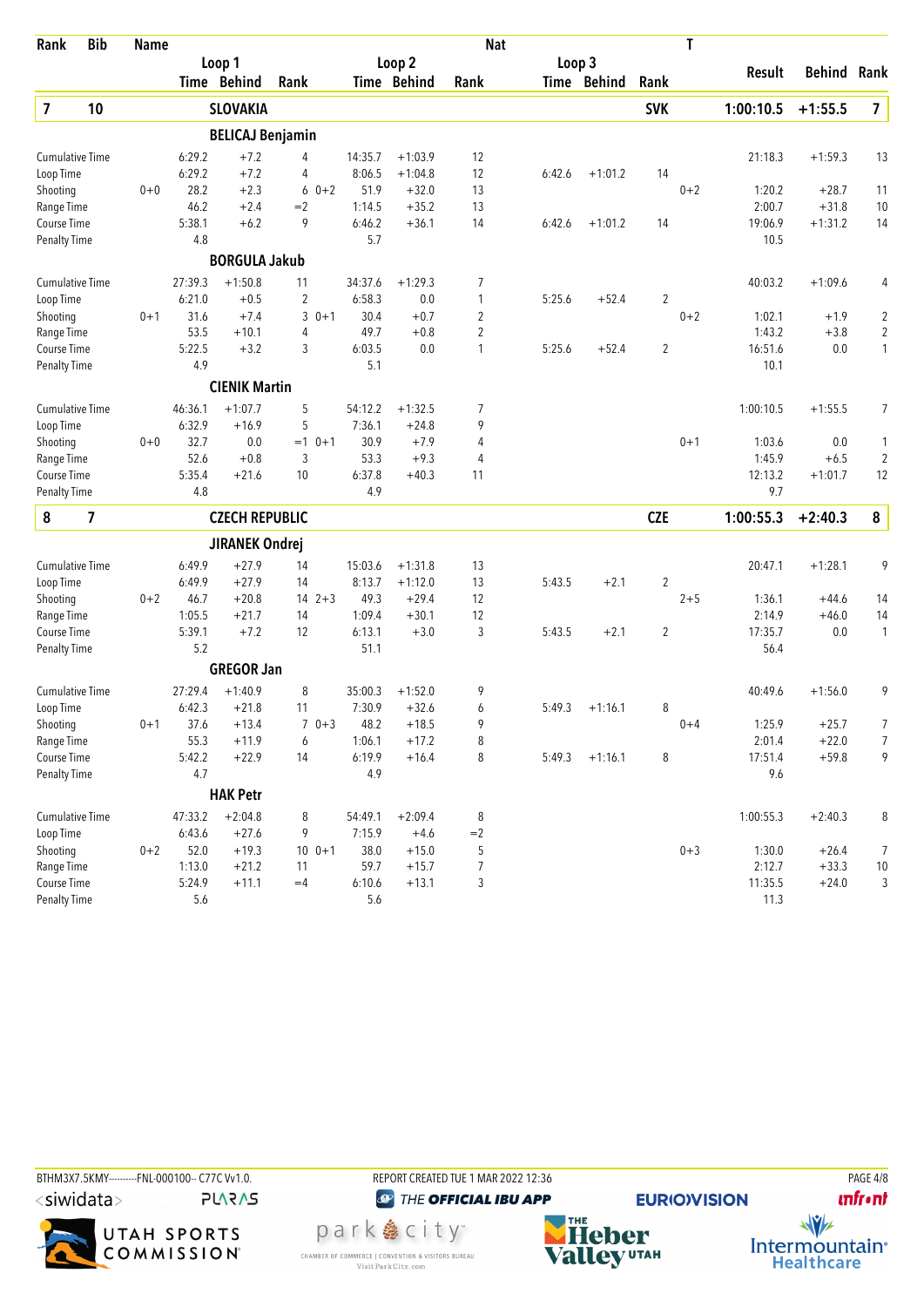| Loop <sub>2</sub><br>Loop 3<br>Loop 1<br><b>Behind Rank</b><br>Result<br>Time Behind<br>Rank<br>Time Behind<br>Time Behind<br>Rank<br>Rank<br>9<br>9<br>9<br><b>SWITZERLAND</b><br>SUI<br>1:01:39.2<br>$+3:24.2$<br><b>ULLMANN Felix</b><br>$+8.1$<br>5<br>0.0<br>19:23.1<br>$\overline{2}$<br><b>Cumulative Time</b><br>6:30.1<br>13:31.8<br>1<br>$+4.1$<br>6:30.1<br>$+8.1$<br>5<br>7:01.7<br>0.0<br>1<br>5:51.3<br>$+9.9$<br>4<br>Loop Time<br>$+5.7$<br>$70+0$<br>19.9<br>Shooting<br>$0 + 0$<br>31.6<br>0.0<br>1<br>$0 + 0$<br>51.5<br>0.0<br>1<br>49.6<br>$+5.8$<br>$\overline{7}$<br>39.3<br>0.0<br>$\mathbf{1}$<br>1:28.9<br>0.0<br>$\mathbf{1}$<br>Range Time<br>5<br>5:35.6<br>$+3.7$<br>6<br>6:16.8<br>4<br>$+9.9$<br>4<br>17:43.7<br>Course Time<br>$+6.7$<br>5:51.3<br>$+8.0$<br>4.8<br>5.6<br><b>Penalty Time</b><br>10.5<br><b>PROFIT Mathis</b><br>26:01.1<br>$+12.6$<br>$\overline{2}$<br>34:38.9<br>8<br>$+1:31.8$<br>8<br><b>Cumulative Time</b><br>$+1:30.6$<br>40:25.4<br>6:38.0<br>$+17.5$<br>10<br>8:37.8<br>$+1:39.5$<br>Loop Time<br>14<br>5:46.5<br>$+1:13.3$<br>6<br>43.3<br>48.0<br>$+18.3$<br>8<br>8<br>Shooting<br>$0 + 1$<br>$+19.1$<br>$11 \t3+3$<br>$3 + 4$<br>1:31.4<br>$+31.2$<br>1:00.6<br>9<br>2:07.2<br>8<br>Range Time<br>$+17.2$<br>$=10$<br>1:06.6<br>$+17.7$<br>$+27.8$<br>9<br>3<br>5<br>5:31.5<br>6:12.1<br>Course Time<br>$+12.2$<br>$+8.6$<br>5:46.5<br>$+1:13.3$<br>6<br>17:30.1<br>$+38.5$<br>5.8<br>1:19.1<br>1:25.0<br><b>Penalty Time</b><br><b>DEMARMELS Silvano</b><br><b>Cumulative Time</b><br>48:06.2<br>$+2:37.8$<br>9<br>55:40.6<br>$+3:00.9$<br>9<br>1:01:39.2<br>$+3:24.2$<br>9<br>7:40.8<br>$+1:24.8$<br>7:34.4<br>$+23.1$<br>8<br>Loop Time<br>15<br>1:15.3<br>$16 \t 0+2$<br>49.8<br>Shooting<br>$1 + 3$<br>$+42.6$<br>$+26.8$<br>10<br>$1 + 5$<br>2:05.1<br>$+1:01.5$<br>15<br>1:08.0<br>10<br>2:42.3<br>Range Time<br>1:34.3<br>$+42.5$<br>15<br>$+24.0$<br>$+1:02.9$<br>15<br>9<br>5:38.7<br>12:00.2<br>Course Time<br>$+24.9$<br>11<br>6:21.5<br>$+24.0$<br>10<br>$+48.7$<br>4.9<br>32.7<br><b>Penalty Time</b><br>27.8<br>3<br><b>USA</b><br>10<br><b>UNITED STATES</b><br>1:01:50.0<br>$+3:35.0$<br>10<br><b>WOODS Cale</b><br>$+27.8$<br>14:28.9<br><b>Cumulative Time</b><br>6:49.8<br>13<br>$+57.1$<br>11<br>20:58.2<br>$+1:39.2$<br>11<br>Loop Time<br>6:49.8<br>7:39.1<br>9<br>6:29.3<br>12<br>$+27.8$<br>13<br>$+37.4$<br>$+47.9$<br>53.3<br>$+27.4$<br>$150+0$<br>37.4<br>10<br>$0 + 1$<br>13<br>Shooting<br>$0 + 1$<br>$+17.5$<br>1:30.7<br>$+39.2$<br>1:10.5<br>15<br>54.3<br>9<br>2:04.8<br>$+35.9$<br>13<br>$+26.7$<br>$+15.0$<br>Range Time<br>5:33.5<br>3<br>6:38.7<br>12<br>6:29.3<br>$+47.9$<br>12<br>12<br>Course Time<br>$+1.6$<br>$+28.6$<br>18:41.5<br>$+1:05.8$<br>5.8<br>6.0<br>11.9<br><b>Penalty Time</b><br><b>CERVENKA Matej</b><br><b>Cumulative Time</b><br>$+1:42.0$<br>9<br>$+2:18.6$<br>27:30.5<br>35:06.8<br>$+1:58.5$<br>10<br>41:12.2<br>10<br>6:32.3<br>8<br>7:36.3<br>8<br>13<br>Loop Time<br>$+11.8$<br>$+38.0$<br>6:05.4<br>$+1:32.2$<br>29.7<br>1:00.2<br>Shooting<br>30.4<br>$+6.2$<br>2<br>$0 + 0$<br>0.0<br>$0 + 0$<br>0.0<br>$0+0$<br>1<br>$\overline{2}$<br>$0.0\,$<br>Range Time<br>$50.5\,$<br>$+7.1$<br>48.9<br>$0.0\,$<br>1:39.4<br>$\mathbf{1}$<br>$\mathbf{1}$<br>14<br>Course Time<br>5:37.3<br>$+18.0$<br>10<br>6:42.6<br>$+39.1$<br>$+1:32.2$<br>13<br>18:25.3<br>$+1:33.7$<br>14<br>6:05.4<br>4.4<br>4.7<br>9.2<br><b>Penalty Time</b><br><b>SHEPPARD Thor</b><br>$+2:39.0$<br>10<br>$+3:35.0$<br><b>Cumulative Time</b><br>48:07.4<br>10<br>55:52.2<br>$+3:12.5$<br>1:01:50.0<br>10<br>Loop Time<br>6:55.2<br>$+39.2$<br>7:44.8<br>12<br>12<br>$+33.5$<br>49.5<br>Shooting<br>$90+3$<br>58.1<br>$+35.1$<br>13<br>$0 + 4$<br>$0 + 1$<br>$+16.8$<br>1:47.7<br>$+44.1$<br>13<br>1:03.0<br>1:18.7<br>14<br>2:21.7<br>$+42.3$<br>12<br>Range Time<br>$+11.2$<br>7<br>$+34.7$<br>Course Time<br>5:47.0<br>$+33.2$<br>6:20.9<br>$+23.4$<br>8<br>12:07.9<br>$+56.4$<br>11<br>13<br><b>Penalty Time</b><br>5.1<br>5.1<br>10.3 | Rank | <b>Bib</b> | <b>Name</b> |  |  | <b>Nat</b> |  | T |  |  |
|-------------------------------------------------------------------------------------------------------------------------------------------------------------------------------------------------------------------------------------------------------------------------------------------------------------------------------------------------------------------------------------------------------------------------------------------------------------------------------------------------------------------------------------------------------------------------------------------------------------------------------------------------------------------------------------------------------------------------------------------------------------------------------------------------------------------------------------------------------------------------------------------------------------------------------------------------------------------------------------------------------------------------------------------------------------------------------------------------------------------------------------------------------------------------------------------------------------------------------------------------------------------------------------------------------------------------------------------------------------------------------------------------------------------------------------------------------------------------------------------------------------------------------------------------------------------------------------------------------------------------------------------------------------------------------------------------------------------------------------------------------------------------------------------------------------------------------------------------------------------------------------------------------------------------------------------------------------------------------------------------------------------------------------------------------------------------------------------------------------------------------------------------------------------------------------------------------------------------------------------------------------------------------------------------------------------------------------------------------------------------------------------------------------------------------------------------------------------------------------------------------------------------------------------------------------------------------------------------------------------------------------------------------------------------------------------------------------------------------------------------------------------------------------------------------------------------------------------------------------------------------------------------------------------------------------------------------------------------------------------------------------------------------------------------------------------------------------------------------------------------------------------------------------------------------------------------------------------------------------------------------------------------------------------------------------------------------------------------------------------------------------------------------------------------------------------------------------------------------------------------------------------------------------------------------------------------------------------------------------------------------------------------------------------------------------------------------------------------------------------------------------------------------------------------------------------------------------------------------------------------------------------------------------------------------------------------------------------------------------------------------------------------------------------------|------|------------|-------------|--|--|------------|--|---|--|--|
|                                                                                                                                                                                                                                                                                                                                                                                                                                                                                                                                                                                                                                                                                                                                                                                                                                                                                                                                                                                                                                                                                                                                                                                                                                                                                                                                                                                                                                                                                                                                                                                                                                                                                                                                                                                                                                                                                                                                                                                                                                                                                                                                                                                                                                                                                                                                                                                                                                                                                                                                                                                                                                                                                                                                                                                                                                                                                                                                                                                                                                                                                                                                                                                                                                                                                                                                                                                                                                                                                                                                                                                                                                                                                                                                                                                                                                                                                                                                                                                                                                                 |      |            |             |  |  |            |  |   |  |  |
|                                                                                                                                                                                                                                                                                                                                                                                                                                                                                                                                                                                                                                                                                                                                                                                                                                                                                                                                                                                                                                                                                                                                                                                                                                                                                                                                                                                                                                                                                                                                                                                                                                                                                                                                                                                                                                                                                                                                                                                                                                                                                                                                                                                                                                                                                                                                                                                                                                                                                                                                                                                                                                                                                                                                                                                                                                                                                                                                                                                                                                                                                                                                                                                                                                                                                                                                                                                                                                                                                                                                                                                                                                                                                                                                                                                                                                                                                                                                                                                                                                                 |      |            |             |  |  |            |  |   |  |  |
|                                                                                                                                                                                                                                                                                                                                                                                                                                                                                                                                                                                                                                                                                                                                                                                                                                                                                                                                                                                                                                                                                                                                                                                                                                                                                                                                                                                                                                                                                                                                                                                                                                                                                                                                                                                                                                                                                                                                                                                                                                                                                                                                                                                                                                                                                                                                                                                                                                                                                                                                                                                                                                                                                                                                                                                                                                                                                                                                                                                                                                                                                                                                                                                                                                                                                                                                                                                                                                                                                                                                                                                                                                                                                                                                                                                                                                                                                                                                                                                                                                                 |      |            |             |  |  |            |  |   |  |  |
|                                                                                                                                                                                                                                                                                                                                                                                                                                                                                                                                                                                                                                                                                                                                                                                                                                                                                                                                                                                                                                                                                                                                                                                                                                                                                                                                                                                                                                                                                                                                                                                                                                                                                                                                                                                                                                                                                                                                                                                                                                                                                                                                                                                                                                                                                                                                                                                                                                                                                                                                                                                                                                                                                                                                                                                                                                                                                                                                                                                                                                                                                                                                                                                                                                                                                                                                                                                                                                                                                                                                                                                                                                                                                                                                                                                                                                                                                                                                                                                                                                                 |      |            |             |  |  |            |  |   |  |  |
|                                                                                                                                                                                                                                                                                                                                                                                                                                                                                                                                                                                                                                                                                                                                                                                                                                                                                                                                                                                                                                                                                                                                                                                                                                                                                                                                                                                                                                                                                                                                                                                                                                                                                                                                                                                                                                                                                                                                                                                                                                                                                                                                                                                                                                                                                                                                                                                                                                                                                                                                                                                                                                                                                                                                                                                                                                                                                                                                                                                                                                                                                                                                                                                                                                                                                                                                                                                                                                                                                                                                                                                                                                                                                                                                                                                                                                                                                                                                                                                                                                                 |      |            |             |  |  |            |  |   |  |  |
| 1                                                                                                                                                                                                                                                                                                                                                                                                                                                                                                                                                                                                                                                                                                                                                                                                                                                                                                                                                                                                                                                                                                                                                                                                                                                                                                                                                                                                                                                                                                                                                                                                                                                                                                                                                                                                                                                                                                                                                                                                                                                                                                                                                                                                                                                                                                                                                                                                                                                                                                                                                                                                                                                                                                                                                                                                                                                                                                                                                                                                                                                                                                                                                                                                                                                                                                                                                                                                                                                                                                                                                                                                                                                                                                                                                                                                                                                                                                                                                                                                                                               |      |            |             |  |  |            |  |   |  |  |
|                                                                                                                                                                                                                                                                                                                                                                                                                                                                                                                                                                                                                                                                                                                                                                                                                                                                                                                                                                                                                                                                                                                                                                                                                                                                                                                                                                                                                                                                                                                                                                                                                                                                                                                                                                                                                                                                                                                                                                                                                                                                                                                                                                                                                                                                                                                                                                                                                                                                                                                                                                                                                                                                                                                                                                                                                                                                                                                                                                                                                                                                                                                                                                                                                                                                                                                                                                                                                                                                                                                                                                                                                                                                                                                                                                                                                                                                                                                                                                                                                                                 |      |            |             |  |  |            |  |   |  |  |
|                                                                                                                                                                                                                                                                                                                                                                                                                                                                                                                                                                                                                                                                                                                                                                                                                                                                                                                                                                                                                                                                                                                                                                                                                                                                                                                                                                                                                                                                                                                                                                                                                                                                                                                                                                                                                                                                                                                                                                                                                                                                                                                                                                                                                                                                                                                                                                                                                                                                                                                                                                                                                                                                                                                                                                                                                                                                                                                                                                                                                                                                                                                                                                                                                                                                                                                                                                                                                                                                                                                                                                                                                                                                                                                                                                                                                                                                                                                                                                                                                                                 |      |            |             |  |  |            |  |   |  |  |
|                                                                                                                                                                                                                                                                                                                                                                                                                                                                                                                                                                                                                                                                                                                                                                                                                                                                                                                                                                                                                                                                                                                                                                                                                                                                                                                                                                                                                                                                                                                                                                                                                                                                                                                                                                                                                                                                                                                                                                                                                                                                                                                                                                                                                                                                                                                                                                                                                                                                                                                                                                                                                                                                                                                                                                                                                                                                                                                                                                                                                                                                                                                                                                                                                                                                                                                                                                                                                                                                                                                                                                                                                                                                                                                                                                                                                                                                                                                                                                                                                                                 |      |            |             |  |  |            |  |   |  |  |
|                                                                                                                                                                                                                                                                                                                                                                                                                                                                                                                                                                                                                                                                                                                                                                                                                                                                                                                                                                                                                                                                                                                                                                                                                                                                                                                                                                                                                                                                                                                                                                                                                                                                                                                                                                                                                                                                                                                                                                                                                                                                                                                                                                                                                                                                                                                                                                                                                                                                                                                                                                                                                                                                                                                                                                                                                                                                                                                                                                                                                                                                                                                                                                                                                                                                                                                                                                                                                                                                                                                                                                                                                                                                                                                                                                                                                                                                                                                                                                                                                                                 |      |            |             |  |  |            |  |   |  |  |
|                                                                                                                                                                                                                                                                                                                                                                                                                                                                                                                                                                                                                                                                                                                                                                                                                                                                                                                                                                                                                                                                                                                                                                                                                                                                                                                                                                                                                                                                                                                                                                                                                                                                                                                                                                                                                                                                                                                                                                                                                                                                                                                                                                                                                                                                                                                                                                                                                                                                                                                                                                                                                                                                                                                                                                                                                                                                                                                                                                                                                                                                                                                                                                                                                                                                                                                                                                                                                                                                                                                                                                                                                                                                                                                                                                                                                                                                                                                                                                                                                                                 |      |            |             |  |  |            |  |   |  |  |
|                                                                                                                                                                                                                                                                                                                                                                                                                                                                                                                                                                                                                                                                                                                                                                                                                                                                                                                                                                                                                                                                                                                                                                                                                                                                                                                                                                                                                                                                                                                                                                                                                                                                                                                                                                                                                                                                                                                                                                                                                                                                                                                                                                                                                                                                                                                                                                                                                                                                                                                                                                                                                                                                                                                                                                                                                                                                                                                                                                                                                                                                                                                                                                                                                                                                                                                                                                                                                                                                                                                                                                                                                                                                                                                                                                                                                                                                                                                                                                                                                                                 |      |            |             |  |  |            |  |   |  |  |
|                                                                                                                                                                                                                                                                                                                                                                                                                                                                                                                                                                                                                                                                                                                                                                                                                                                                                                                                                                                                                                                                                                                                                                                                                                                                                                                                                                                                                                                                                                                                                                                                                                                                                                                                                                                                                                                                                                                                                                                                                                                                                                                                                                                                                                                                                                                                                                                                                                                                                                                                                                                                                                                                                                                                                                                                                                                                                                                                                                                                                                                                                                                                                                                                                                                                                                                                                                                                                                                                                                                                                                                                                                                                                                                                                                                                                                                                                                                                                                                                                                                 |      |            |             |  |  |            |  |   |  |  |
|                                                                                                                                                                                                                                                                                                                                                                                                                                                                                                                                                                                                                                                                                                                                                                                                                                                                                                                                                                                                                                                                                                                                                                                                                                                                                                                                                                                                                                                                                                                                                                                                                                                                                                                                                                                                                                                                                                                                                                                                                                                                                                                                                                                                                                                                                                                                                                                                                                                                                                                                                                                                                                                                                                                                                                                                                                                                                                                                                                                                                                                                                                                                                                                                                                                                                                                                                                                                                                                                                                                                                                                                                                                                                                                                                                                                                                                                                                                                                                                                                                                 |      |            |             |  |  |            |  |   |  |  |
|                                                                                                                                                                                                                                                                                                                                                                                                                                                                                                                                                                                                                                                                                                                                                                                                                                                                                                                                                                                                                                                                                                                                                                                                                                                                                                                                                                                                                                                                                                                                                                                                                                                                                                                                                                                                                                                                                                                                                                                                                                                                                                                                                                                                                                                                                                                                                                                                                                                                                                                                                                                                                                                                                                                                                                                                                                                                                                                                                                                                                                                                                                                                                                                                                                                                                                                                                                                                                                                                                                                                                                                                                                                                                                                                                                                                                                                                                                                                                                                                                                                 |      |            |             |  |  |            |  |   |  |  |
|                                                                                                                                                                                                                                                                                                                                                                                                                                                                                                                                                                                                                                                                                                                                                                                                                                                                                                                                                                                                                                                                                                                                                                                                                                                                                                                                                                                                                                                                                                                                                                                                                                                                                                                                                                                                                                                                                                                                                                                                                                                                                                                                                                                                                                                                                                                                                                                                                                                                                                                                                                                                                                                                                                                                                                                                                                                                                                                                                                                                                                                                                                                                                                                                                                                                                                                                                                                                                                                                                                                                                                                                                                                                                                                                                                                                                                                                                                                                                                                                                                                 |      |            |             |  |  |            |  |   |  |  |
|                                                                                                                                                                                                                                                                                                                                                                                                                                                                                                                                                                                                                                                                                                                                                                                                                                                                                                                                                                                                                                                                                                                                                                                                                                                                                                                                                                                                                                                                                                                                                                                                                                                                                                                                                                                                                                                                                                                                                                                                                                                                                                                                                                                                                                                                                                                                                                                                                                                                                                                                                                                                                                                                                                                                                                                                                                                                                                                                                                                                                                                                                                                                                                                                                                                                                                                                                                                                                                                                                                                                                                                                                                                                                                                                                                                                                                                                                                                                                                                                                                                 |      |            |             |  |  |            |  |   |  |  |
|                                                                                                                                                                                                                                                                                                                                                                                                                                                                                                                                                                                                                                                                                                                                                                                                                                                                                                                                                                                                                                                                                                                                                                                                                                                                                                                                                                                                                                                                                                                                                                                                                                                                                                                                                                                                                                                                                                                                                                                                                                                                                                                                                                                                                                                                                                                                                                                                                                                                                                                                                                                                                                                                                                                                                                                                                                                                                                                                                                                                                                                                                                                                                                                                                                                                                                                                                                                                                                                                                                                                                                                                                                                                                                                                                                                                                                                                                                                                                                                                                                                 |      |            |             |  |  |            |  |   |  |  |
|                                                                                                                                                                                                                                                                                                                                                                                                                                                                                                                                                                                                                                                                                                                                                                                                                                                                                                                                                                                                                                                                                                                                                                                                                                                                                                                                                                                                                                                                                                                                                                                                                                                                                                                                                                                                                                                                                                                                                                                                                                                                                                                                                                                                                                                                                                                                                                                                                                                                                                                                                                                                                                                                                                                                                                                                                                                                                                                                                                                                                                                                                                                                                                                                                                                                                                                                                                                                                                                                                                                                                                                                                                                                                                                                                                                                                                                                                                                                                                                                                                                 |      |            |             |  |  |            |  |   |  |  |
|                                                                                                                                                                                                                                                                                                                                                                                                                                                                                                                                                                                                                                                                                                                                                                                                                                                                                                                                                                                                                                                                                                                                                                                                                                                                                                                                                                                                                                                                                                                                                                                                                                                                                                                                                                                                                                                                                                                                                                                                                                                                                                                                                                                                                                                                                                                                                                                                                                                                                                                                                                                                                                                                                                                                                                                                                                                                                                                                                                                                                                                                                                                                                                                                                                                                                                                                                                                                                                                                                                                                                                                                                                                                                                                                                                                                                                                                                                                                                                                                                                                 |      |            |             |  |  |            |  |   |  |  |
|                                                                                                                                                                                                                                                                                                                                                                                                                                                                                                                                                                                                                                                                                                                                                                                                                                                                                                                                                                                                                                                                                                                                                                                                                                                                                                                                                                                                                                                                                                                                                                                                                                                                                                                                                                                                                                                                                                                                                                                                                                                                                                                                                                                                                                                                                                                                                                                                                                                                                                                                                                                                                                                                                                                                                                                                                                                                                                                                                                                                                                                                                                                                                                                                                                                                                                                                                                                                                                                                                                                                                                                                                                                                                                                                                                                                                                                                                                                                                                                                                                                 |      |            |             |  |  |            |  |   |  |  |
|                                                                                                                                                                                                                                                                                                                                                                                                                                                                                                                                                                                                                                                                                                                                                                                                                                                                                                                                                                                                                                                                                                                                                                                                                                                                                                                                                                                                                                                                                                                                                                                                                                                                                                                                                                                                                                                                                                                                                                                                                                                                                                                                                                                                                                                                                                                                                                                                                                                                                                                                                                                                                                                                                                                                                                                                                                                                                                                                                                                                                                                                                                                                                                                                                                                                                                                                                                                                                                                                                                                                                                                                                                                                                                                                                                                                                                                                                                                                                                                                                                                 |      |            |             |  |  |            |  |   |  |  |
|                                                                                                                                                                                                                                                                                                                                                                                                                                                                                                                                                                                                                                                                                                                                                                                                                                                                                                                                                                                                                                                                                                                                                                                                                                                                                                                                                                                                                                                                                                                                                                                                                                                                                                                                                                                                                                                                                                                                                                                                                                                                                                                                                                                                                                                                                                                                                                                                                                                                                                                                                                                                                                                                                                                                                                                                                                                                                                                                                                                                                                                                                                                                                                                                                                                                                                                                                                                                                                                                                                                                                                                                                                                                                                                                                                                                                                                                                                                                                                                                                                                 |      |            |             |  |  |            |  |   |  |  |
|                                                                                                                                                                                                                                                                                                                                                                                                                                                                                                                                                                                                                                                                                                                                                                                                                                                                                                                                                                                                                                                                                                                                                                                                                                                                                                                                                                                                                                                                                                                                                                                                                                                                                                                                                                                                                                                                                                                                                                                                                                                                                                                                                                                                                                                                                                                                                                                                                                                                                                                                                                                                                                                                                                                                                                                                                                                                                                                                                                                                                                                                                                                                                                                                                                                                                                                                                                                                                                                                                                                                                                                                                                                                                                                                                                                                                                                                                                                                                                                                                                                 |      |            |             |  |  |            |  |   |  |  |
|                                                                                                                                                                                                                                                                                                                                                                                                                                                                                                                                                                                                                                                                                                                                                                                                                                                                                                                                                                                                                                                                                                                                                                                                                                                                                                                                                                                                                                                                                                                                                                                                                                                                                                                                                                                                                                                                                                                                                                                                                                                                                                                                                                                                                                                                                                                                                                                                                                                                                                                                                                                                                                                                                                                                                                                                                                                                                                                                                                                                                                                                                                                                                                                                                                                                                                                                                                                                                                                                                                                                                                                                                                                                                                                                                                                                                                                                                                                                                                                                                                                 |      |            |             |  |  |            |  |   |  |  |
|                                                                                                                                                                                                                                                                                                                                                                                                                                                                                                                                                                                                                                                                                                                                                                                                                                                                                                                                                                                                                                                                                                                                                                                                                                                                                                                                                                                                                                                                                                                                                                                                                                                                                                                                                                                                                                                                                                                                                                                                                                                                                                                                                                                                                                                                                                                                                                                                                                                                                                                                                                                                                                                                                                                                                                                                                                                                                                                                                                                                                                                                                                                                                                                                                                                                                                                                                                                                                                                                                                                                                                                                                                                                                                                                                                                                                                                                                                                                                                                                                                                 |      |            |             |  |  |            |  |   |  |  |
|                                                                                                                                                                                                                                                                                                                                                                                                                                                                                                                                                                                                                                                                                                                                                                                                                                                                                                                                                                                                                                                                                                                                                                                                                                                                                                                                                                                                                                                                                                                                                                                                                                                                                                                                                                                                                                                                                                                                                                                                                                                                                                                                                                                                                                                                                                                                                                                                                                                                                                                                                                                                                                                                                                                                                                                                                                                                                                                                                                                                                                                                                                                                                                                                                                                                                                                                                                                                                                                                                                                                                                                                                                                                                                                                                                                                                                                                                                                                                                                                                                                 |      |            |             |  |  |            |  |   |  |  |
|                                                                                                                                                                                                                                                                                                                                                                                                                                                                                                                                                                                                                                                                                                                                                                                                                                                                                                                                                                                                                                                                                                                                                                                                                                                                                                                                                                                                                                                                                                                                                                                                                                                                                                                                                                                                                                                                                                                                                                                                                                                                                                                                                                                                                                                                                                                                                                                                                                                                                                                                                                                                                                                                                                                                                                                                                                                                                                                                                                                                                                                                                                                                                                                                                                                                                                                                                                                                                                                                                                                                                                                                                                                                                                                                                                                                                                                                                                                                                                                                                                                 |      |            |             |  |  |            |  |   |  |  |
|                                                                                                                                                                                                                                                                                                                                                                                                                                                                                                                                                                                                                                                                                                                                                                                                                                                                                                                                                                                                                                                                                                                                                                                                                                                                                                                                                                                                                                                                                                                                                                                                                                                                                                                                                                                                                                                                                                                                                                                                                                                                                                                                                                                                                                                                                                                                                                                                                                                                                                                                                                                                                                                                                                                                                                                                                                                                                                                                                                                                                                                                                                                                                                                                                                                                                                                                                                                                                                                                                                                                                                                                                                                                                                                                                                                                                                                                                                                                                                                                                                                 |      |            |             |  |  |            |  |   |  |  |
|                                                                                                                                                                                                                                                                                                                                                                                                                                                                                                                                                                                                                                                                                                                                                                                                                                                                                                                                                                                                                                                                                                                                                                                                                                                                                                                                                                                                                                                                                                                                                                                                                                                                                                                                                                                                                                                                                                                                                                                                                                                                                                                                                                                                                                                                                                                                                                                                                                                                                                                                                                                                                                                                                                                                                                                                                                                                                                                                                                                                                                                                                                                                                                                                                                                                                                                                                                                                                                                                                                                                                                                                                                                                                                                                                                                                                                                                                                                                                                                                                                                 |      |            |             |  |  |            |  |   |  |  |
|                                                                                                                                                                                                                                                                                                                                                                                                                                                                                                                                                                                                                                                                                                                                                                                                                                                                                                                                                                                                                                                                                                                                                                                                                                                                                                                                                                                                                                                                                                                                                                                                                                                                                                                                                                                                                                                                                                                                                                                                                                                                                                                                                                                                                                                                                                                                                                                                                                                                                                                                                                                                                                                                                                                                                                                                                                                                                                                                                                                                                                                                                                                                                                                                                                                                                                                                                                                                                                                                                                                                                                                                                                                                                                                                                                                                                                                                                                                                                                                                                                                 |      |            |             |  |  |            |  |   |  |  |
|                                                                                                                                                                                                                                                                                                                                                                                                                                                                                                                                                                                                                                                                                                                                                                                                                                                                                                                                                                                                                                                                                                                                                                                                                                                                                                                                                                                                                                                                                                                                                                                                                                                                                                                                                                                                                                                                                                                                                                                                                                                                                                                                                                                                                                                                                                                                                                                                                                                                                                                                                                                                                                                                                                                                                                                                                                                                                                                                                                                                                                                                                                                                                                                                                                                                                                                                                                                                                                                                                                                                                                                                                                                                                                                                                                                                                                                                                                                                                                                                                                                 |      |            |             |  |  |            |  |   |  |  |
|                                                                                                                                                                                                                                                                                                                                                                                                                                                                                                                                                                                                                                                                                                                                                                                                                                                                                                                                                                                                                                                                                                                                                                                                                                                                                                                                                                                                                                                                                                                                                                                                                                                                                                                                                                                                                                                                                                                                                                                                                                                                                                                                                                                                                                                                                                                                                                                                                                                                                                                                                                                                                                                                                                                                                                                                                                                                                                                                                                                                                                                                                                                                                                                                                                                                                                                                                                                                                                                                                                                                                                                                                                                                                                                                                                                                                                                                                                                                                                                                                                                 |      |            |             |  |  |            |  |   |  |  |
|                                                                                                                                                                                                                                                                                                                                                                                                                                                                                                                                                                                                                                                                                                                                                                                                                                                                                                                                                                                                                                                                                                                                                                                                                                                                                                                                                                                                                                                                                                                                                                                                                                                                                                                                                                                                                                                                                                                                                                                                                                                                                                                                                                                                                                                                                                                                                                                                                                                                                                                                                                                                                                                                                                                                                                                                                                                                                                                                                                                                                                                                                                                                                                                                                                                                                                                                                                                                                                                                                                                                                                                                                                                                                                                                                                                                                                                                                                                                                                                                                                                 |      |            |             |  |  |            |  |   |  |  |
|                                                                                                                                                                                                                                                                                                                                                                                                                                                                                                                                                                                                                                                                                                                                                                                                                                                                                                                                                                                                                                                                                                                                                                                                                                                                                                                                                                                                                                                                                                                                                                                                                                                                                                                                                                                                                                                                                                                                                                                                                                                                                                                                                                                                                                                                                                                                                                                                                                                                                                                                                                                                                                                                                                                                                                                                                                                                                                                                                                                                                                                                                                                                                                                                                                                                                                                                                                                                                                                                                                                                                                                                                                                                                                                                                                                                                                                                                                                                                                                                                                                 |      |            |             |  |  |            |  |   |  |  |
|                                                                                                                                                                                                                                                                                                                                                                                                                                                                                                                                                                                                                                                                                                                                                                                                                                                                                                                                                                                                                                                                                                                                                                                                                                                                                                                                                                                                                                                                                                                                                                                                                                                                                                                                                                                                                                                                                                                                                                                                                                                                                                                                                                                                                                                                                                                                                                                                                                                                                                                                                                                                                                                                                                                                                                                                                                                                                                                                                                                                                                                                                                                                                                                                                                                                                                                                                                                                                                                                                                                                                                                                                                                                                                                                                                                                                                                                                                                                                                                                                                                 |      |            |             |  |  |            |  |   |  |  |
|                                                                                                                                                                                                                                                                                                                                                                                                                                                                                                                                                                                                                                                                                                                                                                                                                                                                                                                                                                                                                                                                                                                                                                                                                                                                                                                                                                                                                                                                                                                                                                                                                                                                                                                                                                                                                                                                                                                                                                                                                                                                                                                                                                                                                                                                                                                                                                                                                                                                                                                                                                                                                                                                                                                                                                                                                                                                                                                                                                                                                                                                                                                                                                                                                                                                                                                                                                                                                                                                                                                                                                                                                                                                                                                                                                                                                                                                                                                                                                                                                                                 |      |            |             |  |  |            |  |   |  |  |
|                                                                                                                                                                                                                                                                                                                                                                                                                                                                                                                                                                                                                                                                                                                                                                                                                                                                                                                                                                                                                                                                                                                                                                                                                                                                                                                                                                                                                                                                                                                                                                                                                                                                                                                                                                                                                                                                                                                                                                                                                                                                                                                                                                                                                                                                                                                                                                                                                                                                                                                                                                                                                                                                                                                                                                                                                                                                                                                                                                                                                                                                                                                                                                                                                                                                                                                                                                                                                                                                                                                                                                                                                                                                                                                                                                                                                                                                                                                                                                                                                                                 |      |            |             |  |  |            |  |   |  |  |
|                                                                                                                                                                                                                                                                                                                                                                                                                                                                                                                                                                                                                                                                                                                                                                                                                                                                                                                                                                                                                                                                                                                                                                                                                                                                                                                                                                                                                                                                                                                                                                                                                                                                                                                                                                                                                                                                                                                                                                                                                                                                                                                                                                                                                                                                                                                                                                                                                                                                                                                                                                                                                                                                                                                                                                                                                                                                                                                                                                                                                                                                                                                                                                                                                                                                                                                                                                                                                                                                                                                                                                                                                                                                                                                                                                                                                                                                                                                                                                                                                                                 |      |            |             |  |  |            |  |   |  |  |
|                                                                                                                                                                                                                                                                                                                                                                                                                                                                                                                                                                                                                                                                                                                                                                                                                                                                                                                                                                                                                                                                                                                                                                                                                                                                                                                                                                                                                                                                                                                                                                                                                                                                                                                                                                                                                                                                                                                                                                                                                                                                                                                                                                                                                                                                                                                                                                                                                                                                                                                                                                                                                                                                                                                                                                                                                                                                                                                                                                                                                                                                                                                                                                                                                                                                                                                                                                                                                                                                                                                                                                                                                                                                                                                                                                                                                                                                                                                                                                                                                                                 |      |            |             |  |  |            |  |   |  |  |
|                                                                                                                                                                                                                                                                                                                                                                                                                                                                                                                                                                                                                                                                                                                                                                                                                                                                                                                                                                                                                                                                                                                                                                                                                                                                                                                                                                                                                                                                                                                                                                                                                                                                                                                                                                                                                                                                                                                                                                                                                                                                                                                                                                                                                                                                                                                                                                                                                                                                                                                                                                                                                                                                                                                                                                                                                                                                                                                                                                                                                                                                                                                                                                                                                                                                                                                                                                                                                                                                                                                                                                                                                                                                                                                                                                                                                                                                                                                                                                                                                                                 |      |            |             |  |  |            |  |   |  |  |
|                                                                                                                                                                                                                                                                                                                                                                                                                                                                                                                                                                                                                                                                                                                                                                                                                                                                                                                                                                                                                                                                                                                                                                                                                                                                                                                                                                                                                                                                                                                                                                                                                                                                                                                                                                                                                                                                                                                                                                                                                                                                                                                                                                                                                                                                                                                                                                                                                                                                                                                                                                                                                                                                                                                                                                                                                                                                                                                                                                                                                                                                                                                                                                                                                                                                                                                                                                                                                                                                                                                                                                                                                                                                                                                                                                                                                                                                                                                                                                                                                                                 |      |            |             |  |  |            |  |   |  |  |
|                                                                                                                                                                                                                                                                                                                                                                                                                                                                                                                                                                                                                                                                                                                                                                                                                                                                                                                                                                                                                                                                                                                                                                                                                                                                                                                                                                                                                                                                                                                                                                                                                                                                                                                                                                                                                                                                                                                                                                                                                                                                                                                                                                                                                                                                                                                                                                                                                                                                                                                                                                                                                                                                                                                                                                                                                                                                                                                                                                                                                                                                                                                                                                                                                                                                                                                                                                                                                                                                                                                                                                                                                                                                                                                                                                                                                                                                                                                                                                                                                                                 |      |            |             |  |  |            |  |   |  |  |
|                                                                                                                                                                                                                                                                                                                                                                                                                                                                                                                                                                                                                                                                                                                                                                                                                                                                                                                                                                                                                                                                                                                                                                                                                                                                                                                                                                                                                                                                                                                                                                                                                                                                                                                                                                                                                                                                                                                                                                                                                                                                                                                                                                                                                                                                                                                                                                                                                                                                                                                                                                                                                                                                                                                                                                                                                                                                                                                                                                                                                                                                                                                                                                                                                                                                                                                                                                                                                                                                                                                                                                                                                                                                                                                                                                                                                                                                                                                                                                                                                                                 |      |            |             |  |  |            |  |   |  |  |
|                                                                                                                                                                                                                                                                                                                                                                                                                                                                                                                                                                                                                                                                                                                                                                                                                                                                                                                                                                                                                                                                                                                                                                                                                                                                                                                                                                                                                                                                                                                                                                                                                                                                                                                                                                                                                                                                                                                                                                                                                                                                                                                                                                                                                                                                                                                                                                                                                                                                                                                                                                                                                                                                                                                                                                                                                                                                                                                                                                                                                                                                                                                                                                                                                                                                                                                                                                                                                                                                                                                                                                                                                                                                                                                                                                                                                                                                                                                                                                                                                                                 |      |            |             |  |  |            |  |   |  |  |

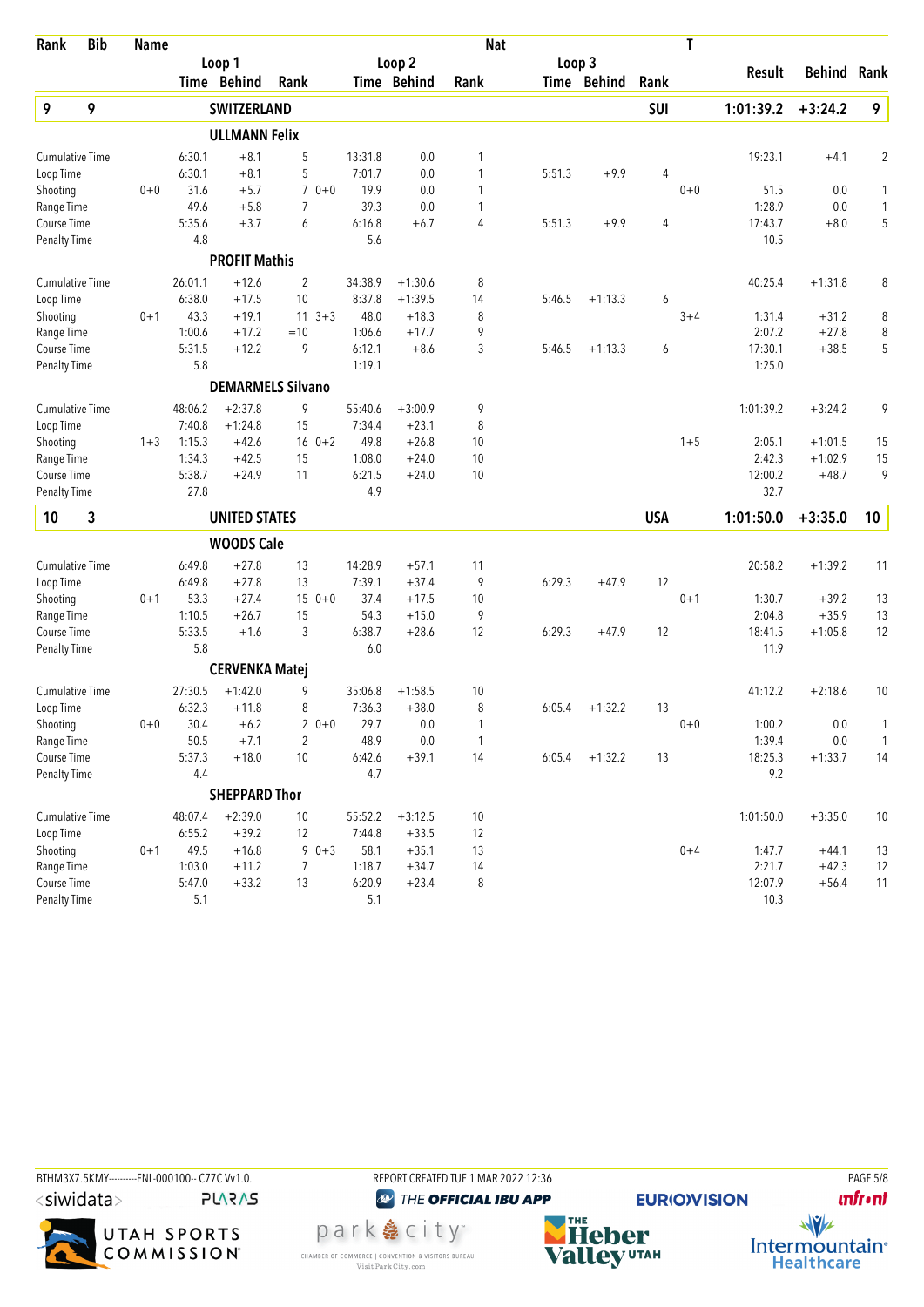| Rank                   | <b>Bib</b> | <b>Name</b> |         |                               |                |         |         |             | <b>Nat</b>     |        |             |            | T       |           |                    |                          |
|------------------------|------------|-------------|---------|-------------------------------|----------------|---------|---------|-------------|----------------|--------|-------------|------------|---------|-----------|--------------------|--------------------------|
|                        |            |             |         | Loop 1                        |                |         |         | Loop 2      |                | Loop 3 |             |            |         |           |                    |                          |
|                        |            |             |         | Time Behind                   | Rank           |         |         | Time Behind | Rank           |        | Time Behind | Rank       |         | Result    | <b>Behind Rank</b> |                          |
| 11                     | 4          |             |         | <b>AUSTRIA</b>                |                |         |         |             |                |        |             | <b>AUT</b> |         | 1:02:14.0 | $+3:59.0$          | 11                       |
|                        |            |             |         | <b>HASLINGER Lukas</b>        |                |         |         |             |                |        |             |            |         |           |                    |                          |
| <b>Cumulative Time</b> |            |             | 6:37.0  | $+15.0$                       | 9              |         | 15:18.4 | $+1:46.6$   | 15             |        |             |            |         | 21:14.5   | $+1:55.5$          | 12                       |
| Loop Time              |            |             | 6:37.0  | $+15.0$                       | 9              |         | 8:41.4  | $+1:39.7$   | 15             | 5:56.1 | $+14.7$     | 6          |         |           |                    |                          |
| Shooting               |            | $0 + 1$     | 37.9    | $+12.0$                       | $92+3$         |         | 1:12.8  | $+52.9$     | 15             |        |             |            | $2 + 4$ | 1:50.7    | $+59.2$            | 15                       |
| Range Time             |            |             | 56.4    | $+12.6$                       | 9              |         | 1:35.0  | $+55.7$     | 15             |        |             |            |         | 2:31.4    | $+1:02.5$          | 15                       |
| Course Time            |            |             | 5:34.9  | $+3.0$                        | $\overline{4}$ |         | 6:12.8  | $+2.7$      | 2              | 5:56.1 | $+14.7$     | 6          |         | 17:43.8   | $+8.1$             | 6                        |
| <b>Penalty Time</b>    |            |             | 5.6     |                               |                |         | 53.6    |             |                |        |             |            |         | 59.2      |                    |                          |
|                        |            |             |         | <b>DOMES Andreas</b>          |                |         |         |             |                |        |             |            |         |           |                    |                          |
| <b>Cumulative Time</b> |            |             | 27:50.8 | $+2:02.3$                     | 13             |         | 36:16.9 | $+3:08.6$   | 13             |        |             |            |         | 42:31.9   | $+3:38.3$          | 13                       |
| Loop Time              |            |             | 6:36.3  | $+15.8$                       | 9              |         | 8:26.1  | $+1:27.8$   | 12             | 6:15.0 | $+1:41.8$   | 15         |         |           |                    |                          |
| Shooting               |            | $0 + 2$     | 39.2    | $+15.0$                       | 8              | $1 + 3$ | 56.7    | $+27.0$     | 13             |        |             |            | $1 + 5$ | 1:35.9    | $+35.7$            | 9                        |
| Range Time             |            |             | 1:00.6  | $+17.2$                       | $=10$          |         | 1:19.1  | $+30.2$     | 12             |        |             |            |         | 2:19.7    | $+40.3$            | 10                       |
| <b>Course Time</b>     |            |             | 5:30.3  | $+11.0$                       | 8              |         | 6:35.8  | $+32.3$     | 13             | 6:15.0 | $+1:41.8$   | 15         |         | 18:21.1   | $+1:29.5$          | 13                       |
| <b>Penalty Time</b>    |            |             | 5.4     |                               |                |         | 31.2    |             |                |        |             |            |         | 36.6      |                    |                          |
|                        |            |             |         | <b>MUELLAUER Fabian</b>       |                |         |         |             |                |        |             |            |         |           |                    |                          |
| <b>Cumulative Time</b> |            |             | 48:54.2 | $+3:25.8$                     | 12             |         | 56:38.3 | $+3:58.6$   | 12             |        |             |            |         | 1:02:14.0 | $+3:59.0$          | 11                       |
| Loop Time              |            |             | 6:22.3  | $+6.3$                        | $\overline{2}$ |         | 7:44.1  | $+32.8$     | 11             |        |             |            |         |           |                    |                          |
| Shooting               |            | $0 + 0$     | 32.7    | 0.0                           | $=1$ 0+3       |         | 1:00.1  | $+37.1$     | 15             |        |             |            | $0 + 3$ | 1:32.8    | $+29.2$            | 9                        |
| Range Time             |            |             | 52.3    | $+0.5$                        | $\overline{2}$ |         | 1:18.6  | $+34.6$     | 13             |        |             |            |         | 2:10.9    | $+31.5$            | 9                        |
| Course Time            |            |             | 5:24.9  | $+11.1$                       | $=4$           |         | 6:20.5  | $+23.0$     | 7              |        |             |            |         | 11:45.4   | $+33.9$            | 7                        |
| <b>Penalty Time</b>    |            |             | 5.0     |                               |                |         | 5.0     |             |                |        |             |            |         | 10.1      |                    |                          |
| 12                     | 11         |             |         | <b>CANADA</b>                 |                |         |         |             |                |        |             | <b>CAN</b> |         | 1:02:31.6 | $+4:16.6$          | 12                       |
|                        |            |             |         | <b>GILFILLAN Daniel</b>       |                |         |         |             |                |        |             |            |         |           |                    |                          |
| <b>Cumulative Time</b> |            |             | 6:31.7  | $+9.7$                        | 6              |         | 14:05.3 | $+33.5$     | 7              |        |             |            |         | 20:27.8   | $+1:08.8$          | 8                        |
| Loop Time              |            |             | 6:31.7  | $+9.7$                        | 6              |         | 7:33.6  | $+31.9$     | 8              | 6:22.5 | $+41.1$     | 10         |         |           |                    |                          |
| Shooting               |            | $0+0$       | 26.6    | $+0.7$                        | 4              | $0 + 1$ | 34.4    | $+14.5$     | 7              |        |             |            | $0 + 1$ | 1:01.1    | $+9.6$             | $\overline{\mathcal{L}}$ |
| Range Time             |            |             | 48.2    | $+4.4$                        | 5              |         | 55.2    | $+15.9$     | 10             |        |             |            |         | 1:43.4    | $+14.5$            | 5                        |
| Course Time            |            |             | 5:38.3  | $+6.4$                        | 10             |         | 6:32.7  | $+22.6$     | 11             | 6:22.5 | $+41.1$     | 10         |         | 18:33.5   | $+57.8$            | 10                       |
| <b>Penalty Time</b>    |            |             | 5.1     |                               |                |         | 5.6     |             |                |        |             |            |         | 10.8      |                    |                          |
|                        |            |             |         | <b>GILBERT Xavier</b>         |                |         |         |             |                |        |             |            |         |           |                    |                          |
| <b>Cumulative Time</b> |            |             | 27:33.2 | $+1:44.7$                     | 10             |         | 35:31.5 | $+2:23.2$   | 11             |        |             |            |         | 41:28.8   | $+2:35.2$          | 11                       |
| Loop Time              |            |             | 7:05.4  | $+44.9$                       | 13             |         | 7:58.3  | $+1:00.0$   | 9              | 5:57.3 | $+1:24.1$   | 9          |         |           |                    |                          |
| Shooting               |            | 0+1         | 1:02.2  | $+38.0$                       | $14 \t1+3$     |         | 54.9    | $+25.2$     | 10             |        |             |            | $1 + 4$ | 1:57.2    | $+57.0$            | 14                       |
| Range Time             |            |             | 1:20.7  | $+37.3$                       | 14             |         | 1:12.9  | $+24.0$     | 10             |        |             |            |         | 2:33.6    | $+54.2$            | 13                       |
| Course Time            |            |             | 5:39.8  | $+20.5$                       | 11             |         | 6:16.6  | $+13.1$     | $\overline{7}$ | 5:57.3 | $+1:24.1$   | 9          |         | 17:53.7   | $+1:02.1$          | $10$                     |
| <b>Penalty Time</b>    |            |             | 4.9     |                               |                |         | 28.7    |             |                |        |             |            |         | 33.6      |                    |                          |
|                        |            |             |         | <b>DE BROECK Jean-nicolas</b> |                |         |         |             |                |        |             |            |         |           |                    |                          |
| <b>Cumulative Time</b> |            |             | 48:12.0 | $+2:43.6$                     | 11             |         | 55:57.3 | $+3:17.6$   | 11             |        |             |            |         | 1:02:31.6 | $+4:16.6$          | 12                       |
| Loop Time              |            |             | 6:43.2  | $+27.2$                       | 8              |         | 7:45.3  | $+34.0$     | 13             |        |             |            |         |           |                    |                          |
| Shooting               |            | $0 + 0$     | 35.9    | $+3.2$                        | $30+1$         |         | 29.5    | $+6.5$      | $\overline{2}$ |        |             |            | $0 + 1$ | 1:05.5    | $+1.9$             | $\overline{\mathbf{c}}$  |
| Range Time             |            |             | 51.8    | $0.0\,$                       | $\mathbf{1}$   |         | 47.6    | $+3.6$      | $\overline{2}$ |        |             |            |         | 1:39.4    | $0.0\,$            | 1                        |
| Course Time            |            |             | 5:46.7  | $+32.9$                       | 12             |         | 6:52.6  | $+55.1$     | 14             |        |             |            |         | 12:39.3   | $+1:27.8$          | 13                       |
| <b>Penalty Time</b>    |            |             | 4.7     |                               |                |         | 5.0     |             |                |        |             |            |         | 9.7       |                    |                          |





park e city<sup>®</sup> CHAMBER OF COMMERCE | CONVENTION & VISITORS BUREAU<br>Visit Park City.com



**EURIO)VISION** 



 $\frac{1}{\sqrt{2}}$ Intermountain<sup>®</sup><br>Healthcare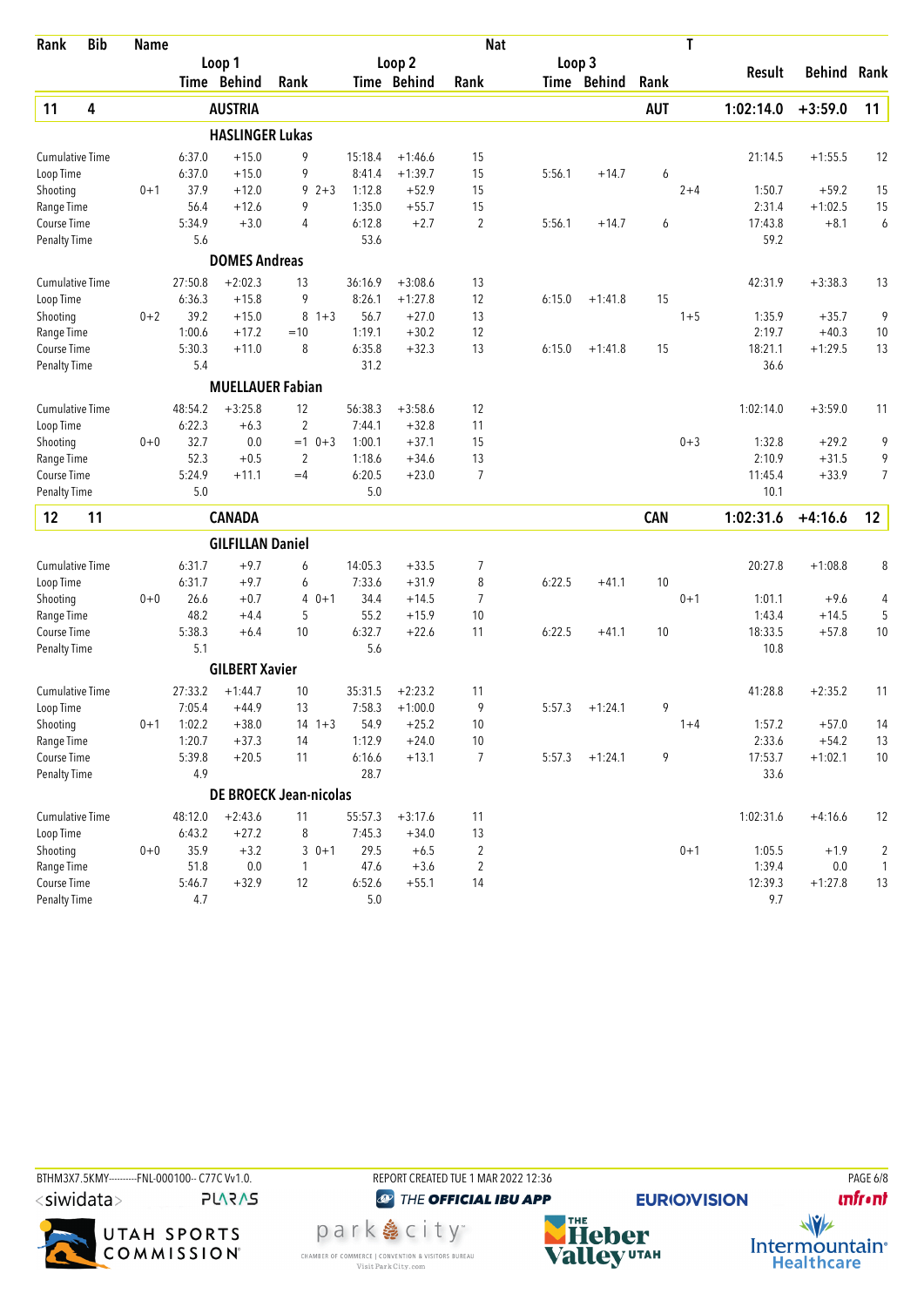| Rank                      | <b>Bib</b> | <b>Name</b> |                |                        |                |            |                |                    | <b>Nat</b>   |        |             |                 | T       |                  |                    |          |
|---------------------------|------------|-------------|----------------|------------------------|----------------|------------|----------------|--------------------|--------------|--------|-------------|-----------------|---------|------------------|--------------------|----------|
|                           |            |             |                | Loop 1                 |                |            |                | Loop 2             |              | Loop 3 |             |                 |         |                  |                    |          |
|                           |            |             |                | Time Behind            | Rank           |            |                | Time Behind        | Rank         |        | Time Behind | Rank            |         | Result           | <b>Behind Rank</b> |          |
| 13                        | 14         |             |                | <b>SWEDEN</b>          |                |            |                |                    |              |        |             | <b>SWE</b>      |         | 1:03:09.2        | $+4:54.2$          | 13       |
|                           |            |             |                | <b>BERGLUND Victor</b> |                |            |                |                    |              |        |             |                 |         |                  |                    |          |
| <b>Cumulative Time</b>    |            |             | 6:22.9         | $+0.9$                 | 2              |            | 14:14.0        | $+42.2$            | 9            |        |             |                 |         | 20:52.5          | $+1:33.5$          | 10       |
| Loop Time                 |            |             | 6:22.9         | $+0.9$                 | 2              |            | 7:51.1         | $+49.4$            | 10           | 6:38.5 | $+57.1$     | 13              |         |                  |                    |          |
| Shooting                  |            | $0 + 0$     | 27.7           | $+1.8$                 | 5              | $0 + 2$    | 52.3           | $+32.4$            | 14           |        |             |                 | $0 + 2$ | 1:20.0           | $+28.5$            | 10       |
| Range Time                |            |             | 46.2           | $+2.4$                 | $=2$           |            | 1:14.7         | $+35.4$            | 14           |        |             |                 |         | 2:00.9           | $+32.0$            | 11       |
| Course Time               |            |             | 5:31.9         | 0.0                    | $\mathbf{1}$   |            | 6:30.2         | $+20.1$            | 10           | 6:38.5 | $+57.1$     | 13              |         | 18:40.6          | $+1:04.9$          | 11       |
| <b>Penalty Time</b>       |            |             | 4.8            |                        |                |            | 6.1            |                    |              |        |             |                 |         | 11.0             |                    |          |
|                           |            |             |                | <b>SKOELD Loke</b>     |                |            |                |                    |              |        |             |                 |         |                  |                    |          |
| <b>Cumulative Time</b>    |            |             | 27:57.1        | $+2:08.6$              | 14             |            | 36:29.8        | $+3:21.5$          | 14           |        |             |                 |         | 42:39.0          | $+3:45.4$          | 14       |
| Loop Time                 |            |             | 7:04.6         | $+44.1$                | 12             |            | 8:32.7         | $+1:34.4$          | 13           | 6:09.2 | $+1:36.0$   | 14              |         |                  |                    |          |
| Shooting                  |            | $0 + 2$     | 57.8           | $+33.6$                |                | $12 \t1+3$ | 1:19.2         | $+49.5$            | 16           |        |             |                 | $1 + 5$ | 2:17.0           | $+1:16.8$          | 16       |
| Range Time                |            |             | 1:17.2         | $+33.8$                | 12             |            | 1:27.1         | $+38.2$            | 16           |        |             |                 |         | 2:44.3           | $+1:04.9$          | 15       |
| Course Time               |            |             | 5:42.0         | $+22.7$                | 12             |            | 6:34.9         | $+31.4$            | 11           | 6:09.2 | $+1:36.0$   | 14              |         | 18:26.1          | $+1:34.5$          | 15       |
| <b>Penalty Time</b>       |            |             | 5.4            |                        |                |            | 30.7           |                    |              |        |             |                 |         | 36.1             |                    |          |
|                           |            |             |                | <b>LARSSON Jacob</b>   |                |            |                |                    |              |        |             |                 |         |                  |                    |          |
| <b>Cumulative Time</b>    |            |             | 49:26.8        | $+3:58.4$              | 14             |            | 57:10.8        | $+4:31.1$          | 14           |        |             |                 |         | 1:03:09.2        | $+4:54.2$          | 13       |
| Loop Time                 |            |             | 6:47.8         | $+31.8$                | 11             |            | 7:44.0         | $+32.7$            | 10           |        |             |                 |         |                  |                    |          |
| Shooting                  |            | $0 + 1$     | 56.2<br>1:15.5 | $+23.5$<br>$+23.7$     | $=12$          | $120+2$    | 38.4<br>1:00.7 | $+15.4$<br>$+16.7$ | 7<br>8       |        |             |                 | $0 + 3$ | 1:34.7<br>2:16.2 | $+31.1$<br>$+36.8$ | 11<br>11 |
| Range Time<br>Course Time |            |             | 5:27.6         | $+13.8$                | 8              |            | 6:38.1         | $+40.6$            | 12           |        |             |                 |         | 12:05.7          | $+54.2$            | 10       |
| <b>Penalty Time</b>       |            |             | 4.7            |                        |                |            | 5.2            |                    |              |        |             |                 |         | 9.9              |                    |          |
| 14                        | 12         |             |                | <b>SLOVENIA</b>        |                |            |                |                    |              |        |             | SL <sub>O</sub> |         | 1:03:34.8        | $+5:19.8$          | 14       |
|                           |            |             |                |                        |                |            |                |                    |              |        |             |                 |         |                  |                    |          |
|                           |            |             |                | <b>OZBOLT Gasper</b>   |                |            |                |                    |              |        |             |                 |         |                  |                    |          |
| <b>Cumulative Time</b>    |            |             | 6:33.6         | $+11.6$                | 7              |            | 14:26.9        | $+55.1$            | 10           |        |             |                 |         | 21:19.5          | $+2:00.5$          | 14       |
| Loop Time                 |            |             | 6:33.6         | $+11.6$                | 7              |            | 7:53.3         | $+51.6$            | 11           | 6:52.6 | $+1:11.2$   | 16              |         |                  |                    |          |
| Shooting<br>Range Time    |            | $0 + 0$     | 26.3<br>48.8   | $+0.4$<br>$+5.0$       | 6              | $20+0$     | 35.9<br>53.2   | $+16.0$<br>$+13.9$ | 8<br>8       |        |             |                 | $0 + 0$ | 1:02.3<br>1:42.0 | $+10.8$<br>$+13.1$ | 5<br>4   |
| Course Time               |            |             | 5:39.8         | $+7.9$                 | 15             |            | 6:54.0         | $+43.9$            | 15           | 6:52.6 | $+1:11.2$   | 16              |         | 19:26.4          | $+1:50.7$          | 15       |
| <b>Penalty Time</b>       |            |             | 4.9            |                        |                |            | 6.0            |                    |              |        |             |                 |         | 11.0             |                    |          |
|                           |            |             |                | <b>BRADESKO Matic</b>  |                |            |                |                    |              |        |             |                 |         |                  |                    |          |
| <b>Cumulative Time</b>    |            |             | 27:45.1        | $+1:56.6$              | 12             |            | 35:43.7        | $+2:35.4$          | 12           |        |             |                 |         | 41:48.0          | $+2:54.4$          | 12       |
| Loop Time                 |            |             | 6:25.6         | $+5.1$                 | 3              |            | 7:58.6         | $+1:00.3$          | 10           | 6:04.3 | $+1:31.1$   | 12              |         |                  |                    |          |
| Shooting                  |            | $0 + 1$     | 40.8           | $+16.6$                | 9              | $0 + 3$    | 1:02.3         | $+32.6$            | 14           |        |             |                 | $0 + 4$ | 1:43.2           | $+43.0$            | 11       |
| Range Time                |            |             | 59.2           | $+15.8$                | 8              |            | 1:25.0         | $+36.1$            | 14           |        |             |                 |         | 2:24.2           | $+44.8$            | 11       |
| Course Time               |            |             | 5:21.7         | $+2.4$                 | $\overline{2}$ |            | 6:28.7         | $+25.2$            | $10$         | 6:04.3 | $+1:31.1$   | 12              |         | 17:54.7          | $+1:03.1$          | 11       |
| <b>Penalty Time</b>       |            |             | 4.7            |                        |                |            | 4.9            |                    |              |        |             |                 |         | 9.6              |                    |          |
|                           |            |             |                | <b>REPNIK Tadej</b>    |                |            |                |                    |              |        |             |                 |         |                  |                    |          |
| <b>Cumulative Time</b>    |            |             | 49:04.3        | $+3:35.9$              | 13             |            | 56:54.3        | $+4:14.6$          | 13           |        |             |                 |         | 1:03:34.8        | $+5:19.8$          | 14       |
| Loop Time                 |            |             | 7:16.3         | $+1:00.3$              | 13             |            | 7:50.0         | $+38.7$            | 14           |        |             |                 |         |                  |                    |          |
| Shooting                  |            | $0 + 3$     | 59.3           | $+26.6$                |                | $140+0$    | 23.0           | $0.0\,$            | 1            |        |             |                 | $0 + 3$ | 1:22.3           | $+18.7$            | 5        |
| Range Time                |            |             | 1:18.9         | $+27.1$                | 14             |            | 44.0           | 0.0                | $\mathbf{1}$ |        |             |                 |         | 2:02.9           | $+23.5$            | 5        |
| Course Time               |            |             | 5:52.7         | $+38.9$                | 14             |            | 7:01.2         | $+1:03.7$          | 15           |        |             |                 |         | 12:53.9          | $+1:42.4$          | 15       |
| <b>Penalty Time</b>       |            |             | 4.6            |                        |                |            | 4.7            |                    |              |        |             |                 |         | 9.4              |                    |          |



**unfront** 

 $\frac{1}{\sqrt{2}}$ Intermountain<sup>®</sup><br>Healthcare